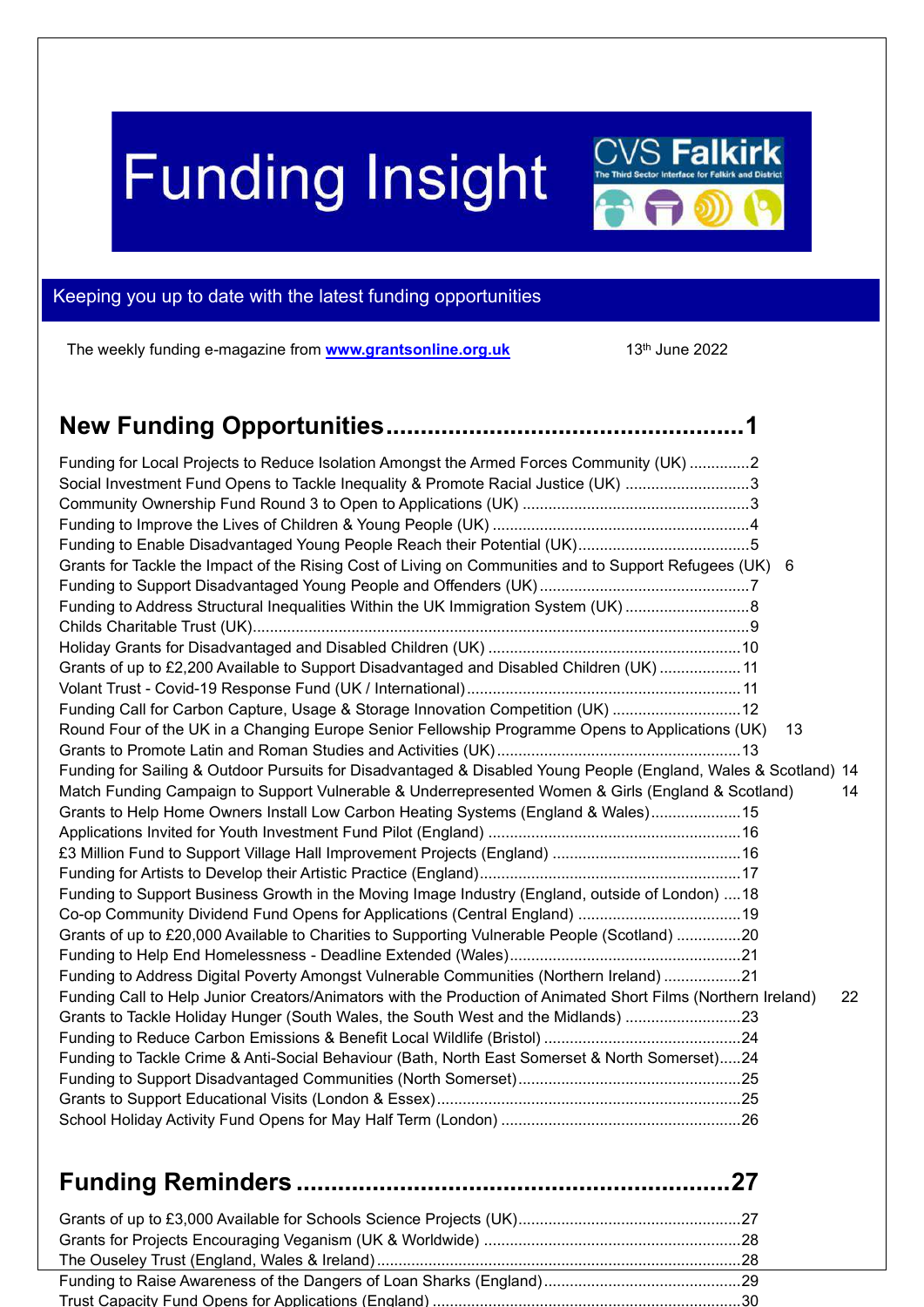## **New Funding Opportunities**

#### <span id="page-1-0"></span>**Funding for Local Projects to Reduce Isolation Amongst the Armed Forces Community (UK)**

Grants of up to £10,000 are available for community projects supporting Armed Forces communities. In particular, funding is available to support Armed Forces communities to become less isolated and engage more in their local area, and to support needs that have arisen as a result of the Covid-19 pandemic.

To be eligible to apply, the applicant organisation must be an established registered charity or Community Interest Company (CIC) with substantial recent experience of supporting Armed Forces communities; an Armed Forces unit or base; a local authority; or a school.

The funding is being made available through the Armed Forces Covenant Fund Trust's Force for Change programme.

Organisations that apply by midday on the 8th August 2022, will receive a decision in late October 2022.

#### **Previous projects supported include:**

Priory Church in Wales Primary School received a grant of £19,000 to establish an area for adventurous play, supporting health and wellbeing for children from serving families; and allow a safe and secure place for the school community to play.

North Ayrshire Council received a grant of £17,250 to use the outdoors to improve health and wellbeing of the Forces community. There will be physical sessions, development of a tree nursery and growing food. These activities are designed to build community cohesion and address isolation.

#### **Useful Links:**

[Programme Guidance](https://covenantfund.org.uk/wp-content/uploads/2020/07/GuidanceFFC2022-23-1.pdf)

[Frequently Asked Questions](https://covenantfund.org.uk/wp-content/uploads/2020/07/FFC_FAQs_2022-23.pdf)

[Previous Grants Awarded](https://covenantfund.org.uk/armed-forces-covenant-fund-force-for-change-programme-projects-weve-funded/)

[Back to Table of Contents](file:///C:/Users/trici/Documents/Funding%20Insight%20Newsletter%206th%20April%202021.docx%23TOC)

[https://covenantfund.org.uk/programme/armed-forces-covenant-fund-force-for-change](https://covenantfund.org.uk/programme/armed-forces-covenant-fund-force-for-change-programme/#guidance-and-resources)[programme/#guidance-and-resources](https://covenantfund.org.uk/programme/armed-forces-covenant-fund-force-for-change-programme/#guidance-and-resources)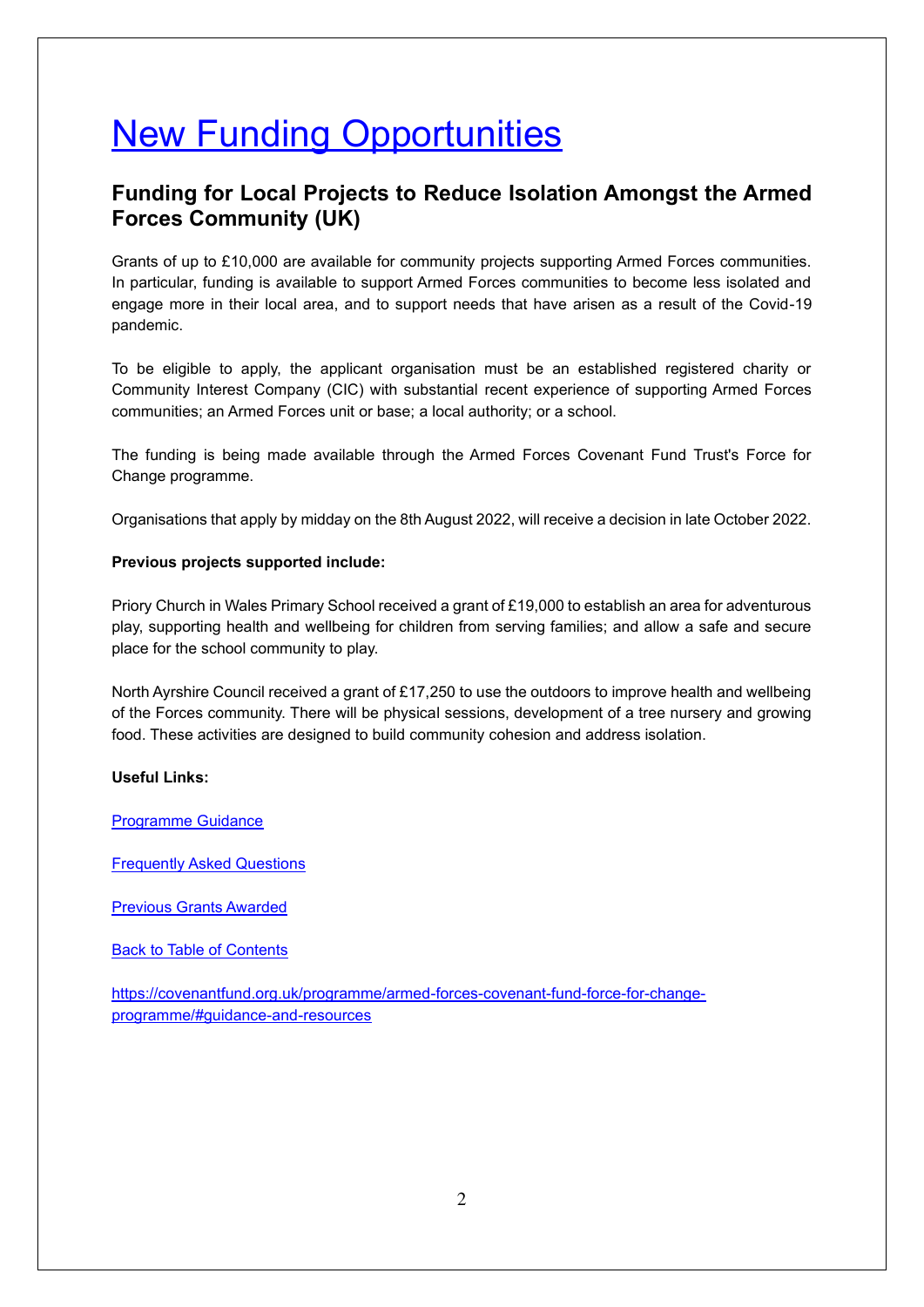## <span id="page-2-0"></span>**Social Investment Fund Opens to Tackle Inequality & Promote Racial Justice (UK)**

A new multi-million pound social investment fund focused on tackling inequality and promoting racial justice in the UK, has opened to applications from diverse-led social enterprises looking to grow their impact.

The Growth Impact Fund, managed by Big Issue Invest, will invest between £50,000 and £1.5 million in social businesses to support early-stage founders from underrepresented groups who have previously been excluded from investment. It is expected to support 50 to 60 organisations through investments in the form of equity, patient debt or revenue-based funding.

Up to £15,000 pre-investment grant funding is also offered for social businesses that would like some support to get ready for investment, and up to £20,000 as additional funding support to help organisations grow.

The first investments are expected to take place in July 2022.

[Back to Table of Contents](file:///C:/Users/trici/Documents/Funding%20Insight%20Newsletter%206th%20April%202021.docx%23TOC)

<https://growthimpactfund.org.uk/>

## <span id="page-2-1"></span>**Community Ownership Fund Round 3 to Open to Applications (UK)**

The Department for Levelling Up, Housing & Communities has announced that Round 3 of the £150 million Community Ownership Fund is now open for expressions of interest.

The fund is part of the government's strategy to build back better from the pandemic and to foster a sense of community, and will make grants (on a matched funding basis) available to help communities across the UK take ownership of local facilities, community assets and amenities such as at-risk local pubs, theatres, post offices, sports grounds, parks and corner shops, etc.

Expressions of Interest will be accepted from all communities across the UK. In most circumstances, bids should be made from community and voluntary organisations with formal governance in place

Applicants can apply for of up to £250,000 match funded capital funding. Revenue funding of up to £50,000 or 20% of total capital funding applied for is also available.

Full applications will need to be submitted by 12pm on the 19th August 2022.

[Back to Table of Contents](file:///C:/Users/trici/Documents/Funding%20Insight%20Newsletter%206th%20April%202021.docx%23TOC)

[https://www.gov.uk/government/publications/community-ownership-fund-prospectus/community](https://www.gov.uk/government/publications/community-ownership-fund-prospectus/community-ownership-fund-prospectus--2)[ownership-fund-prospectus--2](https://www.gov.uk/government/publications/community-ownership-fund-prospectus/community-ownership-fund-prospectus--2)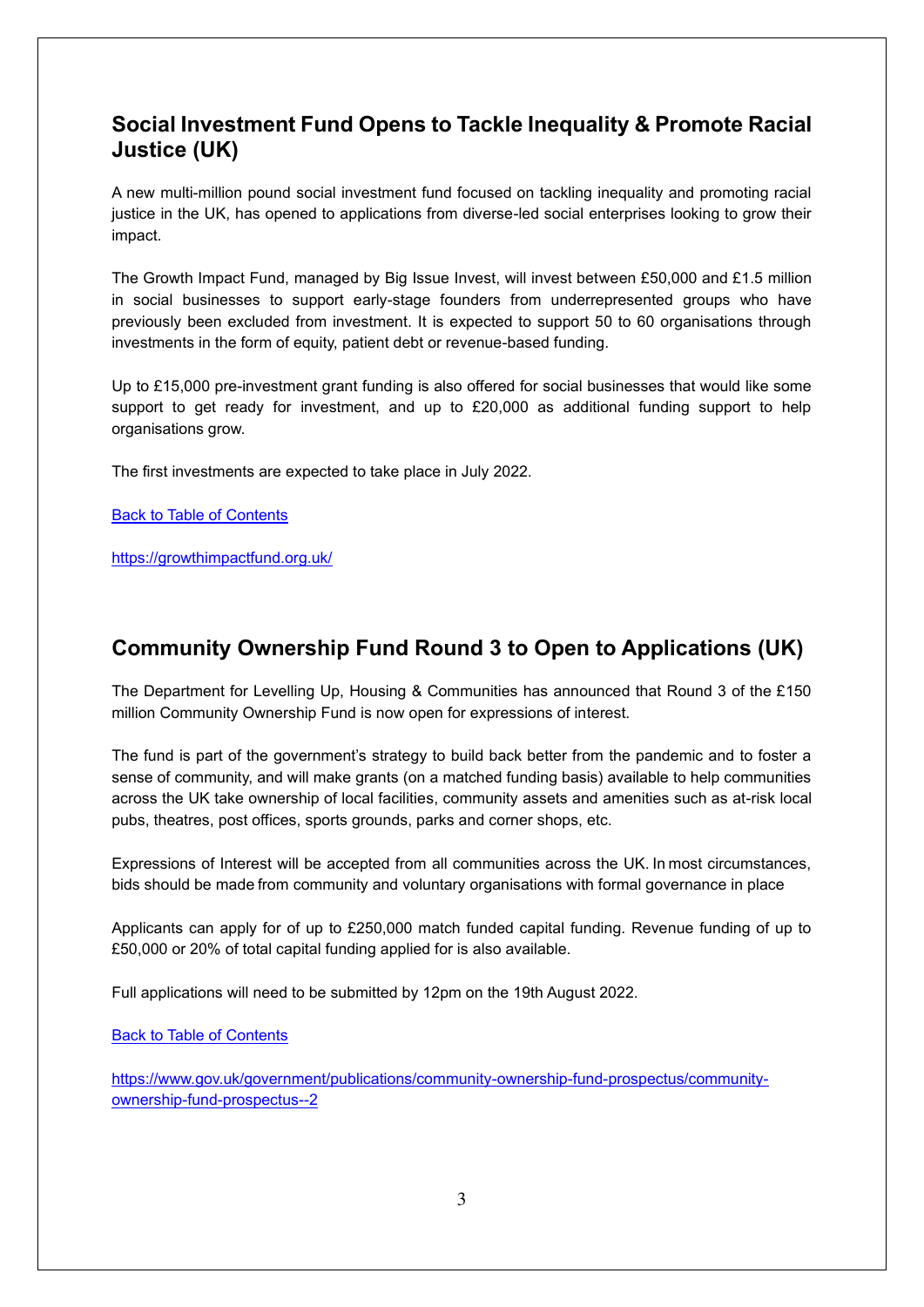## <span id="page-3-0"></span>**Funding to Improve the Lives of Children & Young People (UK)**

The Asda Foundation has announced that Round 2 of its Under 18 Better Starts Grant is open for applications.

The programme makes grants of between £500 and £1500 available to support a broad range of activities for children under the age of 18 which contribute to transforming communities and improving children's lives.

As a result of the cost of living crisis, a focus for round 2 funding is on ensuring children are supported during the summer. It could be providing essential food over the school holidays or a new uniform and sports kit ahead of the new school year, etc.

Other activities supported could include:

- a holiday book club or cooking classes at a local community allotment,
- teaching children how to grow their own vegetables,
- educating them about healthy eating and where food comes from,
- update equipment at a local sports club ahead of a summer camp, aimed at keeping children active and maintaining mental wellbeing during the school holidays.

Applications should be made through each local Asda store's Community Champion. Applications can be submitted at any time up to the 19th August 2022.

[Back to Table of Contents](file:///C:/Users/trici/Documents/Funding%20Insight%20Newsletter%206th%20April%202021.docx%23TOC)

<https://www.asdafoundation.org/how-to-apply>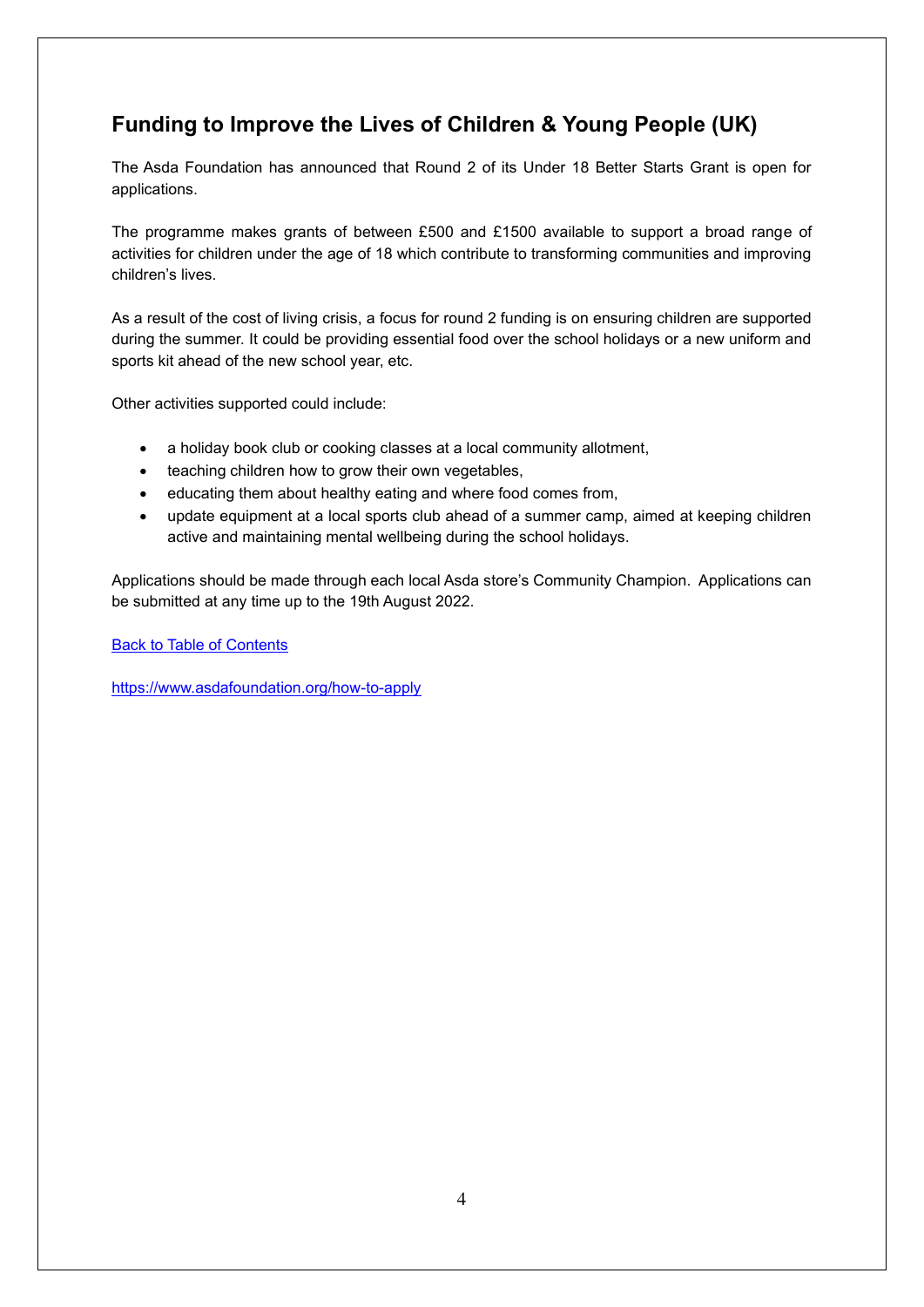## <span id="page-4-0"></span>**Funding to Enable Disadvantaged Young People Reach their Potential (UK)**

Registered charities (including Schools that are registered as charities for young people with disabilities) that work with disadvantaged children under the age of 25 can apply for funding of up to £10,000 through the Ironmongers Company's grants programme.

Projects must meet all of the following criteria:

- For children and young people under the age of 25 who are disadvantaged
- Consist of educational activities that develop learning, motivation and skills
- Have clear aims and objectives to be met within a planned timescale
- Are within the UK

The Company is particularly interested in enabling primary age children to develop a strong foundation for the future. Projects could, for example:

- support special educational needs,
- address behavioural problems
- promote citizenship, parenting or life skills.

Preference will be given to projects piloting new approaches where the outcomes will be disseminated to a wider audience.

The next deadline for applications is the 31st July 2022.

#### **Useful Links:**

[Grant Application Form](https://www.ironmongers.org/charity_grant_application.php)

[Back to Table of Contents](file:///C:/Users/trici/Documents/Funding%20Insight%20Newsletter%206th%20April%202021.docx%23TOC)

[http://www.ironmongers.org/charity\\_organisations.htm](http://www.ironmongers.org/charity_organisations.htm)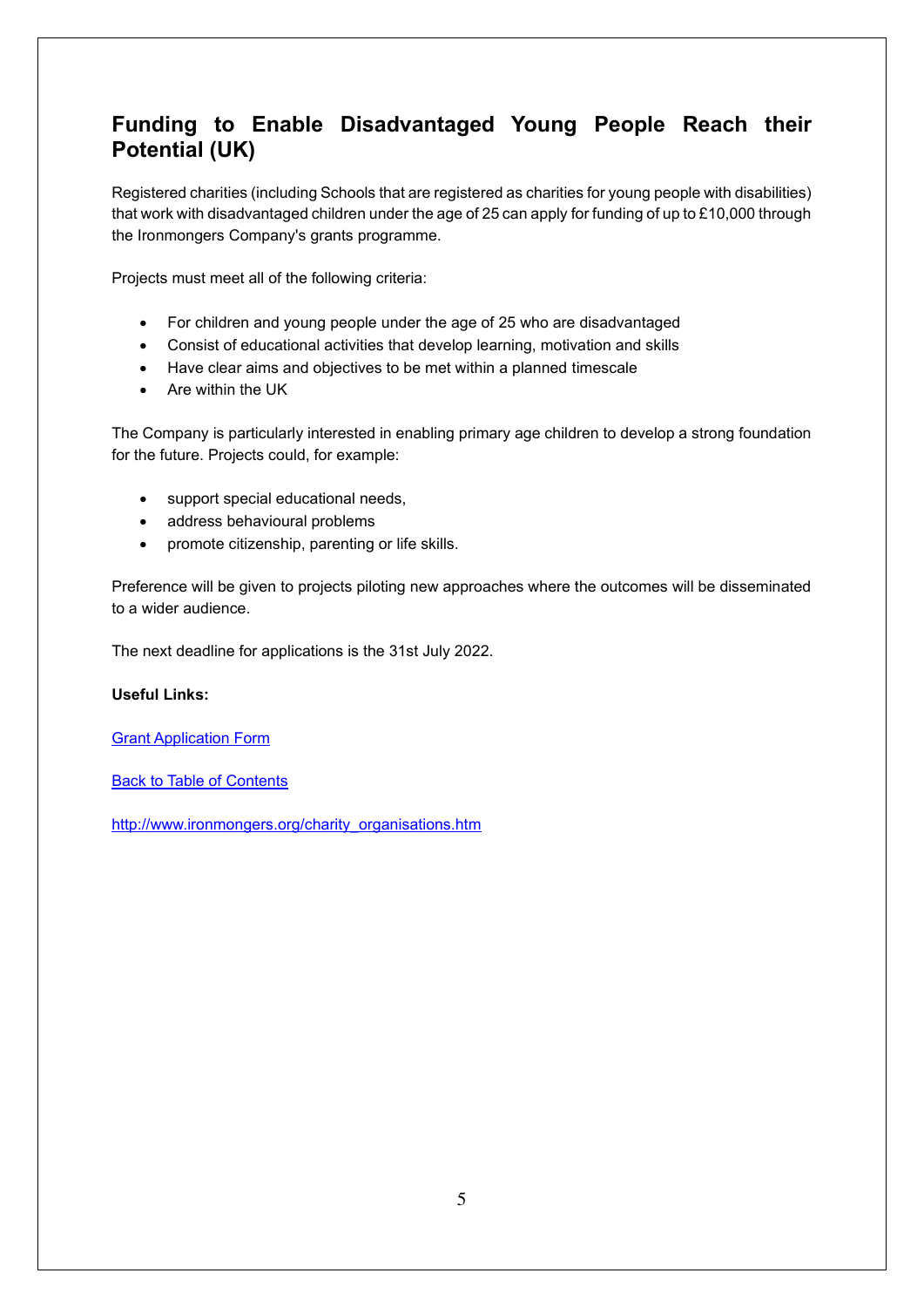## <span id="page-5-0"></span>**Grants for Tackle the Impact of the Rising Cost of Living on Communities and to Support Refugees (UK)**

Grants of up to £1,500 are available for community groups and organisations to support a broad range of activities that contribute towards transforming communities and improving lives across the UK.

The funding is available through the Asda Foundation's Empowering Local Communities Fund Round 2. The focus of this funding round is to:

- address the impact the rising cost of living is having on communities
- and supporting refugees arriving in the UK.

Applications should be made through each local Asda store's Community Champion by the 19th August 2022.

**Useful Links:**

[Application Guidance](https://www.asdafoundation.org/documents/Empowering_Local_Communities_Grant_Round_2_Group_Guidance.pdf)

**[Criteria](https://www.asdafoundation.org/documents/Empowering_Local_Communities_Grant_Round_2_Group_Guidance.pdf)** 

[Refugee Support](https://www.asdafoundation.org/documents/Refugee_Support_Grant_Group_Guidance.pdf)

[Back to Table of Contents](file:///C:/Users/trici/Documents/Funding%20Insight%20Newsletter%206th%20April%202021.docx%23TOC)

<https://www.asdafoundation.org/foundation-grants>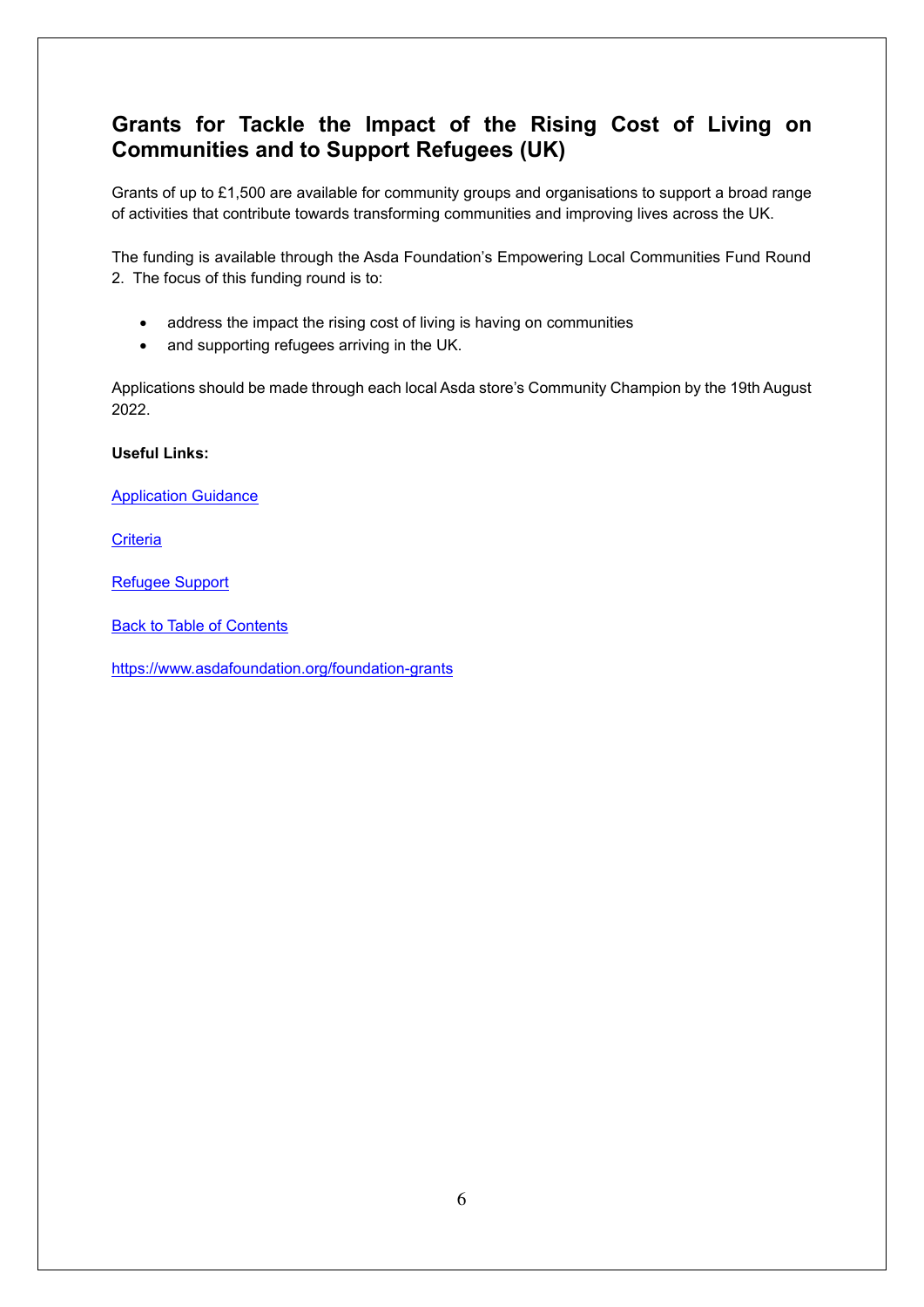## <span id="page-6-0"></span>**Funding to Support Disadvantaged Young People and Offenders (UK)**

The Weavers' Company, a textile-related, charitable and sociable organisation, has announced that the next closing date for its grants programme is the 14th July 2022.

- Small, registered charities can apply for grants of up to £15,000 for projects working with:
- Supporting offenders and ex-offenders, particularly those under 30 years of age

Helping disadvantaged young people

To be eligible for funding, local organisations such as those working in a village, estate or small town should normally have an income of less than £100,000. Those working in larger cities or across the UK should normally have an income of not more than £250,000. Grants are usually given for one year.

Applicants must show that they have investigated other sources of funding and made plans for the future, which should include replacement funding if appropriate.

For further advice and information about the Company's Charitable Grants or to receive an application form by e-mail, please contact Anne Howe, Charities Officer Tel: 020 7606 1155 / e-mail: [charity@weavers.org.uk](mailto:charity@weavers.org.uk)

To apply for a grant, complete the application form online, then print the form and mail it to The Weavers' Company together with your supporting documents.

#### **Useful Links:**

[Application Guidelines](https://weavers.org.uk/charity/charitable-grants/guidelines/)

[Examples of Projects Funded](https://weavers.org.uk/charities/)

[Back to Table of Contents](file:///C:/Users/trici/Documents/Funding%20Insight%20Newsletter%206th%20April%202021.docx%23TOC)

<https://weavers.org.uk/charity/charitable-grants/>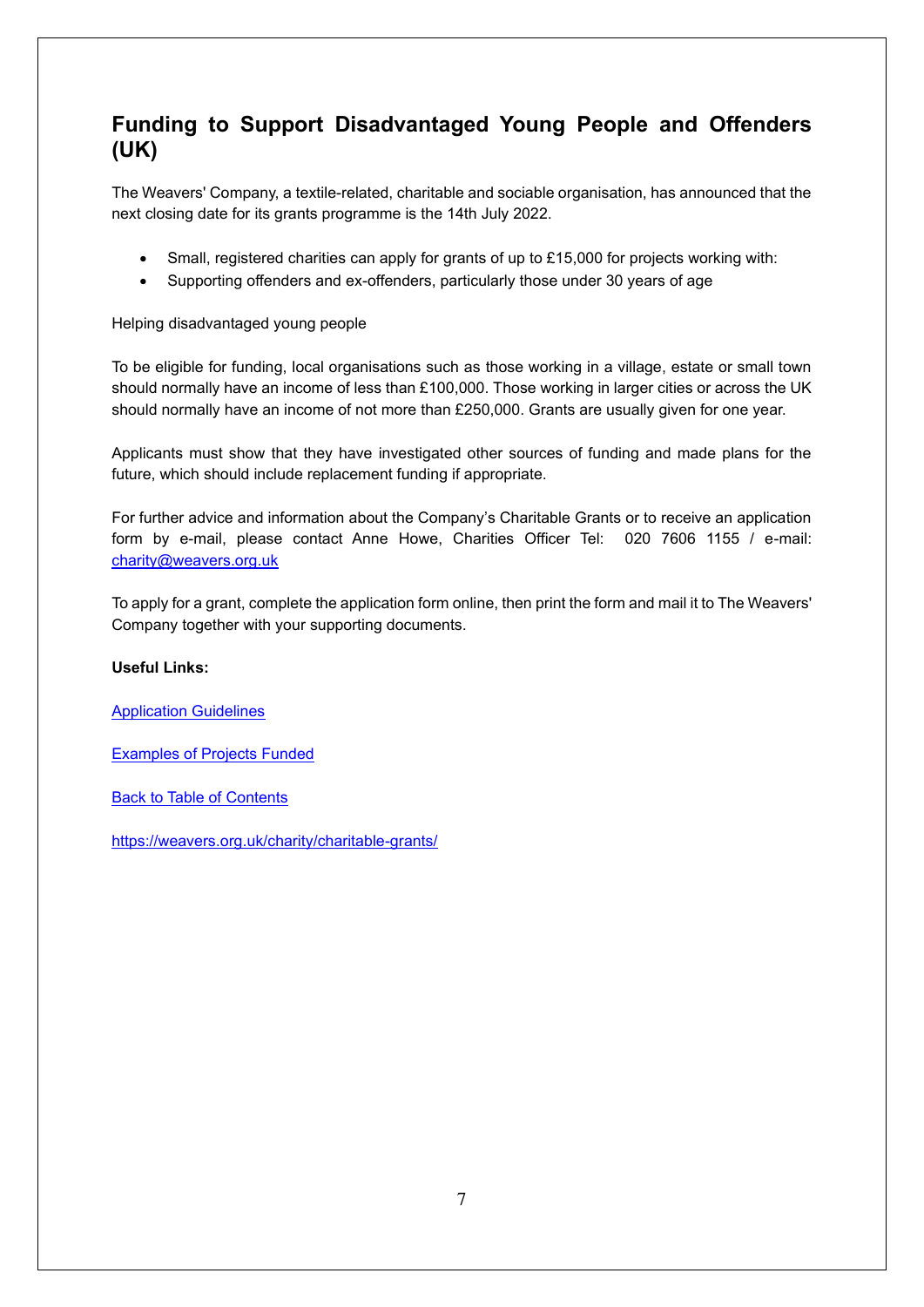## <span id="page-7-0"></span>**Funding to Address Structural Inequalities Within the UK Immigration System (UK)**

Grants of between £30,000 and £400,000 are available to not-for-profit organisations in the UK to address racism and structural inequalities within the immigration system. The grants are available for projects lasting between 12 months and 4 years with an option to extend for a further period.

The funding is being made available through the Paul Hamlyn Foundation's Shared Ground Fund and supports organisations working towards the following long-term objectives:

- Influencing migration system reform: helping to build a policy and legal framework based on the principles of fairness, accessibility, due process, efficiency and respect for human rights.
- Improving access to support services, to ensure systemic exclusion which forces individuals into poverty is addressed and the needs of people who migrate are met, so that they have the longer-term support they need to settle, integrate and thrive in the UK.
- Strengthening civic participation so that people who have migrated to the UK have a stronger voice and are represented and meaningfully involved in the structures and services that affect their lives.
- Informing public understanding and countering the polarisation of migration and integration narratives.

The Foundation also has a particular interest in the lives of young people who lack permanent status in the UK, including those who are undocumented.

Potential applicants are encouraged to contact the Foundation at [undoc@phf.org.uk](mailto:undoc@phf.org.uk) to discuss ideas before submitting applications related to this focus area.

Applications will be accepted on a rolling basis.

#### **Useful Links:**

[Previously Funded Projects](https://www.phf.org.uk/grants/?select-region_country%5B%5D=uk&select-new_fund%5B%5D=shared-ground-fund)

[Back to Table of Contents](file:///C:/Users/trici/Documents/Funding%20Insight%20Newsletter%206th%20April%202021.docx%23TOC)

<https://www.phf.org.uk/funds/shared-ground-fund/#purpose-of-the-fund>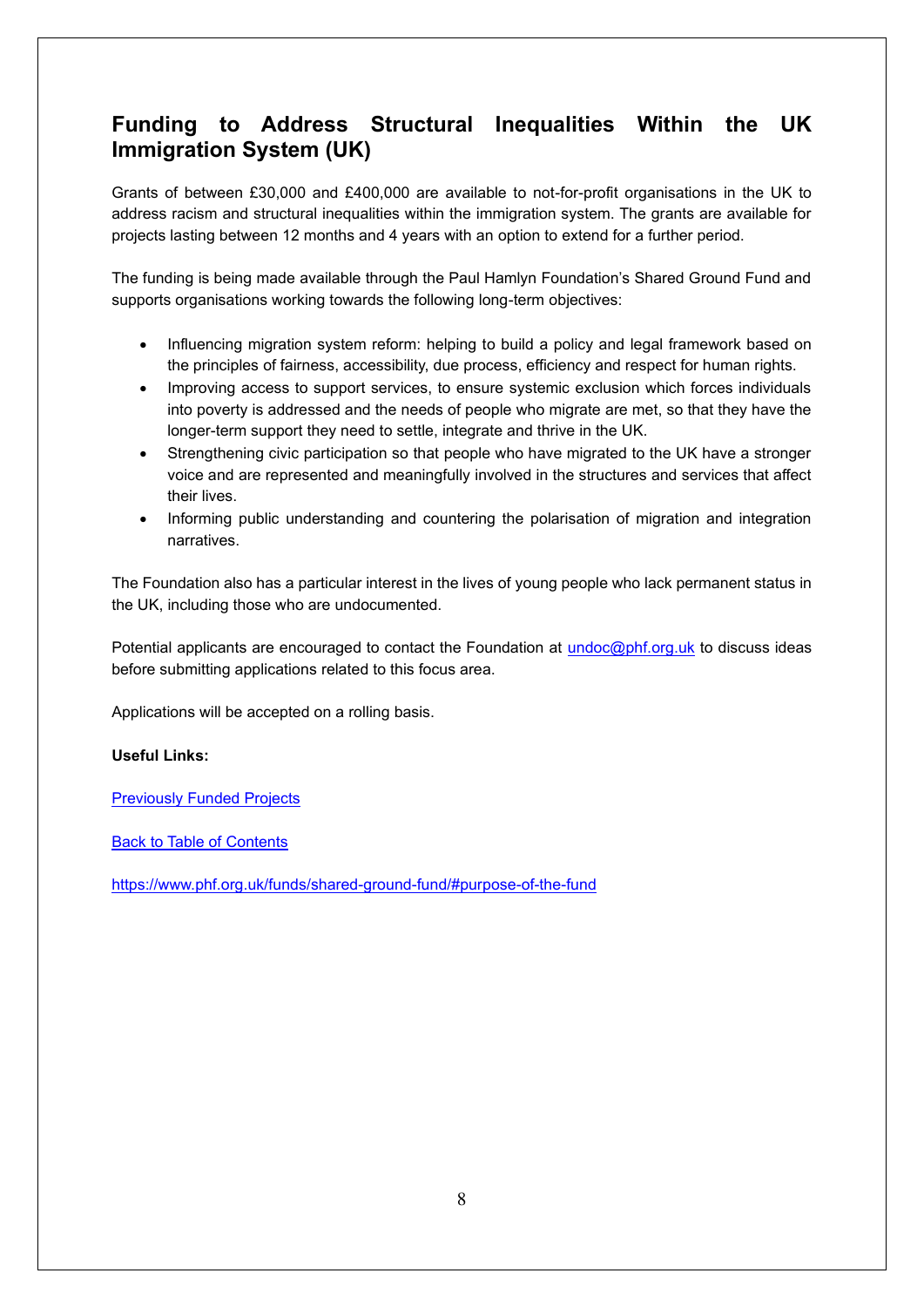## <span id="page-8-0"></span>**Childs Charitable Trust (UK)**

The Childs Charitable Trust is a grant-making trust, supporting Christian UK registered and excepted charities and organisations both in the UK and overseas. During 2017 the Trust awarded grants to 81 different organisations all based in the UK but operating in more than 100 different countries worldwide.

Projects will be considered that fall into the following categories:

- Youth the trust looks to support projects working in schools and with vulnerable and disengaged young people in the UK. Supported activities may include RE Lessons; School Assemblies; Lunchtime/After school clubs; Evangelism; Personal Development Programmes; Homelessness Prevention.
- Outreach the trust works to share the gospel of Christ by supporting all aspects of Christian outreach both in the UK and overseas and can fund, for example, Church Plants; Overseas Mission; Training in Evangelism; Chaplaincy.
- Society the trust believes people of faith bring a valuable contribution to social action and justice and support initiatives that have a positive impact in their society. Grants could support, for example: Counselling; night shelters; alcohol/drug rehabilitation; homelessness; or prison/ex-offenders work.
- Education the trust supports initiatives involved in all areas of Christian education including Bible Translation; Media Initiatives; Bible Colleges; Literature; Apologetics.

Applicants must be registered with the Charity Commission of England and Wales, the Office of the Scottish Charity Regulator or the Charity Commission of Northern Ireland or be 'excepted' charities. Organisations with a turnover in excess of £5,000,000 should contact the office prior to submitting an application, to check eligibility.

No minimum or maximum funding amounts are specified.

The primary focus for grants allocated is on those organisations who actively share the Christian gospel in their work.

Please note that in view of the present Coronavirus pandemic and international financial instability, the trustees are having to critically review all applications with regard to the financial viability of both the organisation and project. Applications for funding should not be made if the project in question has been postponed or is likely to be cancelled.

Applications received in June, July and August will be considered for the October trustees' meeting

[Back to Table of Contents](file:///C:/Users/trici/Documents/Funding%20Insight%20Newsletter%206th%20April%202021.docx%23TOC)

<https://childscharitabletrust.org/>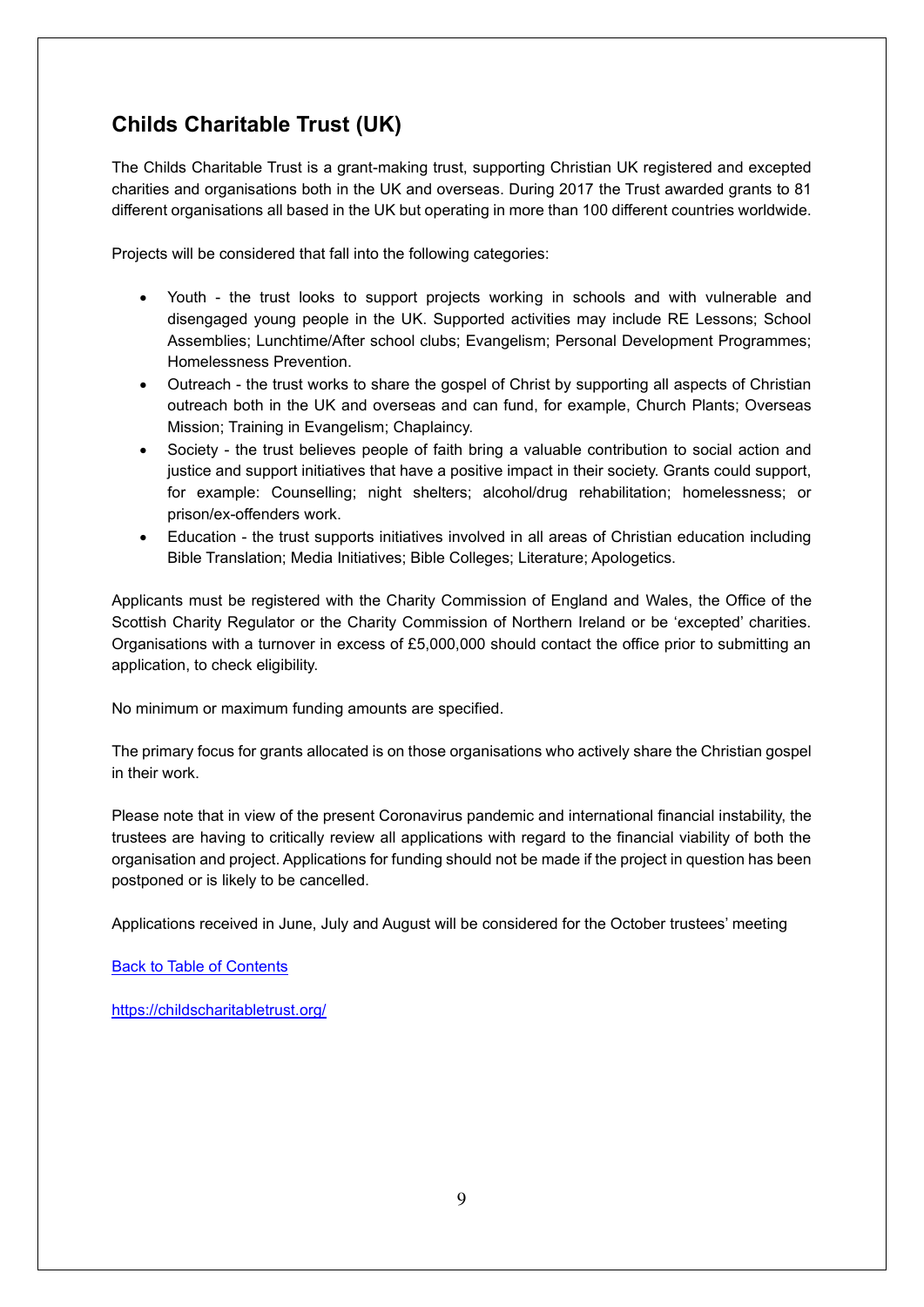## <span id="page-9-0"></span>**Holiday Grants for Disadvantaged and Disabled Children (UK)**

Schools, youth groups, not for profit organisations and charities can apply for grants of £500 to £2,500 to support recreational trips or holidays within the UK for groups of disabled or disadvantaged children (aged 13 or under).

Priority will be given to applications coming from the 20% most deprived areas in the UK. Funded by the Henry Smith Charity, grants can cover up to two-thirds of the cost of a holiday or trip lasting one to seven days.

Applications will be accepted until the 30th June 2022, for day trips taking place in July - September 2022. Applications must be made at least six weeks before the trip or holiday is due to take place.

#### **Previous visits supported include:**

- All Saints Catholic Primary School which received a grant of £1,500 towards a two-night trip to Wales for a group of disadvantaged children from Merseyside;
- Bridgewater School who received a grant of £1,900 towards an overnight trip to London for a group of disadvantaged children from Newcastle; and
- 6th St Helens (Parr) Scout Group received a grant of £1,100 towards a two-night trip to an activity centre in Lancashire for a group of children from a disadvantaged area of Merseyside.

#### **Useful Links:**

[Funding Guidelines](https://www.henrysmithcharity.org.uk/wp-content/uploads/2018/12/Holiday-Grants-programme-Guidelines-2019.pdf)

**[Back to Table of Contents](file:///C:/Users/trici/Documents/Funding%20Insight%20Newsletter%206th%20April%202021.docx%23TOC)** 

[https://www.henrysmithcharity.org.uk/explore-our-grants-and-apply/holiday-grants-for-children/holiday](https://www.henrysmithcharity.org.uk/explore-our-grants-and-apply/holiday-grants-for-children/holiday-grants-for-children-overview/)[grants-for-children-overview/](https://www.henrysmithcharity.org.uk/explore-our-grants-and-apply/holiday-grants-for-children/holiday-grants-for-children-overview/)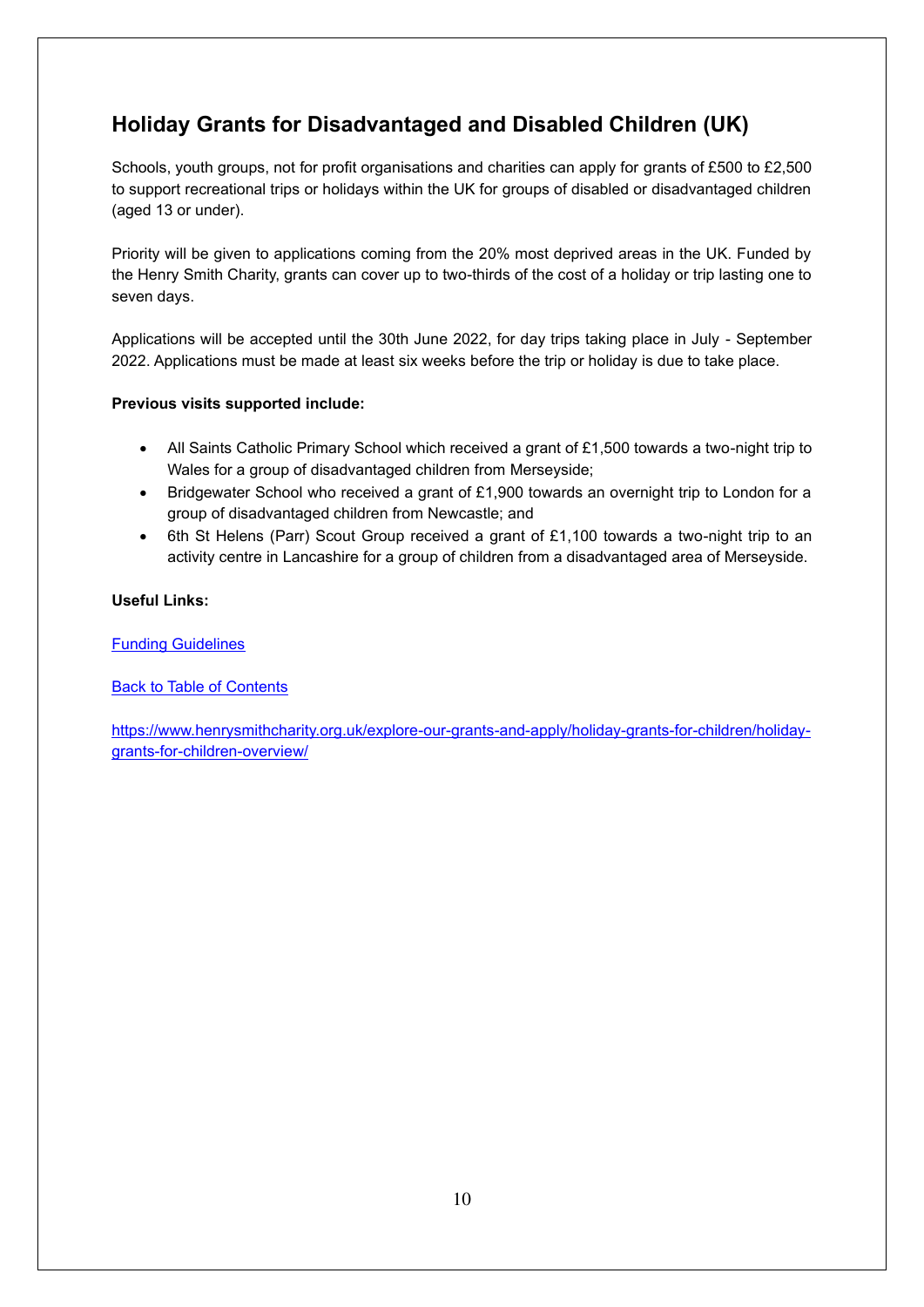## <span id="page-10-0"></span>**Grants of up to £2,200 Available to Support Disadvantaged and Disabled Children (UK)**

Little Lives UK is offering grants of up to £2,200 through its Children's Community Support Programme to provide services to disadvantaged and disabled children.

The programme is open to applications from children's groups and organisations such as play groups or sports classes. The Children's Community Support Programme is also open to applications from other projects, as long as their primary objective focuses on providing services to disadvantaged and disabled children.

There is no monetary minimum that groups can apply for, and Little Lives UK will additionally support the work of successful applicants through their social media channels and on our website.

Four or five grants are awarded on a monthly basis, and the next application deadline is the 30th June 2022.

[Back to Table of Contents](file:///C:/Users/trici/Documents/Funding%20Insight%20Newsletter%206th%20April%202021.docx%23TOC)

<https://www.littlelives.org.uk/our-campaigns/childrens-community-support-programme/>

#### <span id="page-10-1"></span>**Volant Trust - Covid-19 Response Fund (UK / International)**

The Volant Trust is still accepting applications through its Covid-19 Response Fund.

The Trust is accepting applications from registered charities, community interest companies, community organisations or social enterprises in the UK and internationally that demonstrate a strong focus on alleviating social deprivation and helping vulnerable groups who have been particularly impacted by the Covid-19 pandemic.

The level of grant awarded is at the discretion of the Trustees.

The final closing date for applications to the Covid-19 Response Fund is the 31st July 2022.

**[Back to Table of Contents](file:///C:/Users/trici/Documents/Funding%20Insight%20Newsletter%206th%20April%202021.docx%23TOC)** 

<https://www.volanttrust.org/how-to-apply-covid-19/>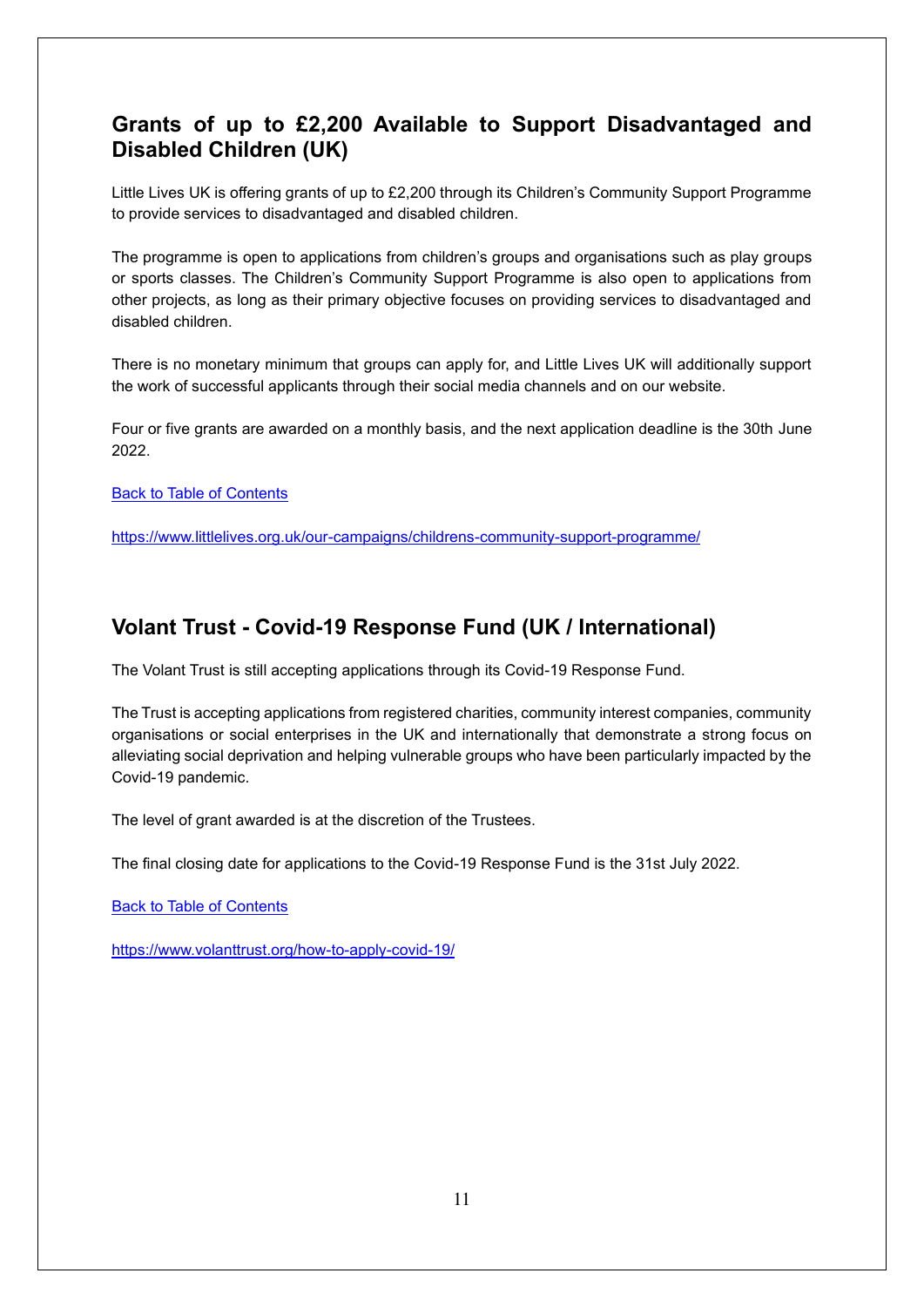## <span id="page-11-0"></span>**Funding Call for Carbon Capture, Usage & Storage Innovation Competition (UK)**

The Department for Business, Energy and Industrial Strategy (BEIS) has launched a new £20 million funding call to support the deployment of advanced carbon, capture, usage and storage (CCUS) technologies within the UK.

The Carbon Capture, Usage & Storage Innovation 2.0 Competition Round 2 will award funding for industry or academic-led projects in three lots:

- Lot 1 Mid Stage CCUS innovation for projects developing and piloting mid-stage (TRL 3-5) CCUS innovation. For Lot 1 BEIS will consider grant applications of up to £1 million
- Lot 2 Late Stage CCUS innovation for projects developing late-stage (TRL 6-8) CCUS technology, particularly demonstrating at intermediate (~100 tonnes CO2 per day) scale or greater at site. For Lot 2 BEIS will consider grant applications of up to £5 million
- Lot 3 Next Generation Carbon Capture Technology feasibility study: This is for industrial, waste or power site owners to analyse Next Generation Carbon Capture Technologies currently at TRL 3-8 to understand the feasibility of deploying these technologies at one of their UK-based sites. For Lot 3 BEIS will consider grant applications of up to £50,000

Applications are open to all sizes of organisation, including SMEs, other private sector organisations, universities and public sector research organisations, and collaborative proposals.

Those intending to apply for Lots 1 and 2 must confirm via email by the 1st July 2022. Full application deadline 11 am on the 5th August 2022.

Those intending to apply for Lot 3 must confirm via email by the 3rd October 2022. Full application deadline 11 am on the 2nd December 2022.

Full applications must be submitted by 11:59pm on the 29th August 2021.

#### [Back to Table of Contents](file:///C:/Users/trici/Documents/Funding%20Insight%20Newsletter%206th%20April%202021.docx%23TOC)

[https://www.gov.uk/government/publications/carbon-capture-usage-and-storage-ccus-innovation-20](https://www.gov.uk/government/publications/carbon-capture-usage-and-storage-ccus-innovation-20-competition-call-2) [competition-call-2](https://www.gov.uk/government/publications/carbon-capture-usage-and-storage-ccus-innovation-20-competition-call-2)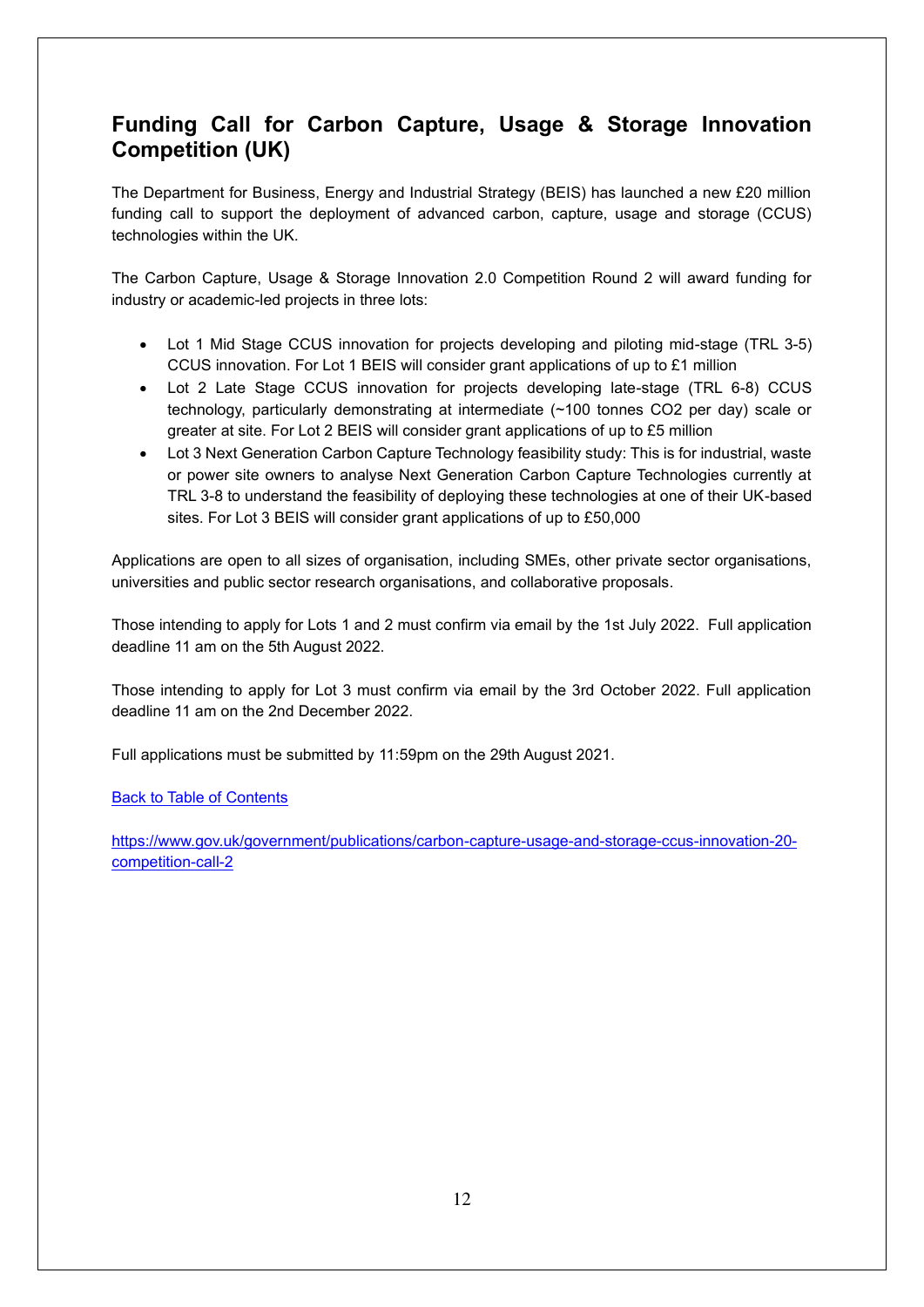#### <span id="page-12-0"></span>**Round Four of the UK in a Changing Europe Senior Fellowship Programme Opens to Applications (UK)**

The Economic and Social Research Council (ESRC) has announced a fourth round of the UK in a Changing Europe Senior Fellowship Programme.

The ESRC expects to support between eight and ten senior fellows for up to thirty months to analyse the UK's changing geopolitical landscape, in areas such as UK-EU relations and the evolving security and economic environment.

Independent research organisations and other institutes approved by UK Research and Innovation are eligible to apply for the funding, which will be for a maximum of £500,000 at 80% of the full economic cost.

The deadline for applications is 4pm on the 30th June 2022.

#### **Useful Links:**

[Senior fellows opportunity Guidance](https://www.ukri.org/wp-content/uploads/2022/05/ESRC-25052022-UKRI-Senior-Fellows-Call-2022-ESRC-JeS-guidance-FINAL.pdf)

**[Back to Table of Contents](file:///C:/Users/trici/Documents/Funding%20Insight%20Newsletter%206th%20April%202021.docx%23TOC)** 

<https://www.ukri.org/opportunity/uk-in-a-changing-europe-senior-fellowships-round-four/>

#### <span id="page-12-1"></span>**Grants to Promote Latin and Roman Studies and Activities (UK)**

The Society for the Promotion of Roman Studies has announced the next closing date for applications is the 1st November 2022.

The Roman Society makes grants to schools to help promote Latin and Roman studies. Most of the grants are awarded for the purchase of textbooks and other books on Roman topics. The Committee also makes awards to groups and schools and museums organising lectures or study days on Roman themes, and money has recently been made available for archaeology fieldwork bursaries.

Schools that have recently been awarded funding include:

- Hereford Cathedral School that received funding to run weekly Latin masterclasses;
- A grant from the Roman Society enabled Feniton C of E Primary School to buy books and extra resources to help their pupils have fun learning;
- A grant from the Roman Society enabled thirty pupils in Year 9 at Ysgol Brynhyfryd to study Classical Civilisation GCSE;
- The Sir Robert Hitcham CEVAP School Robert which received a grant to help Year 4 pupils study aspects of the Roman invasion and its impact.

Applications from schools planning to start courses in Latin are particularly welcome. Grants usually range from £50 to £600.

[Back to Table of Contents](file:///C:/Users/trici/Documents/Funding%20Insight%20Newsletter%206th%20April%202021.docx%23TOC)

<https://www.romansociety.org/Grants-Prizes/Grants-for-Schools>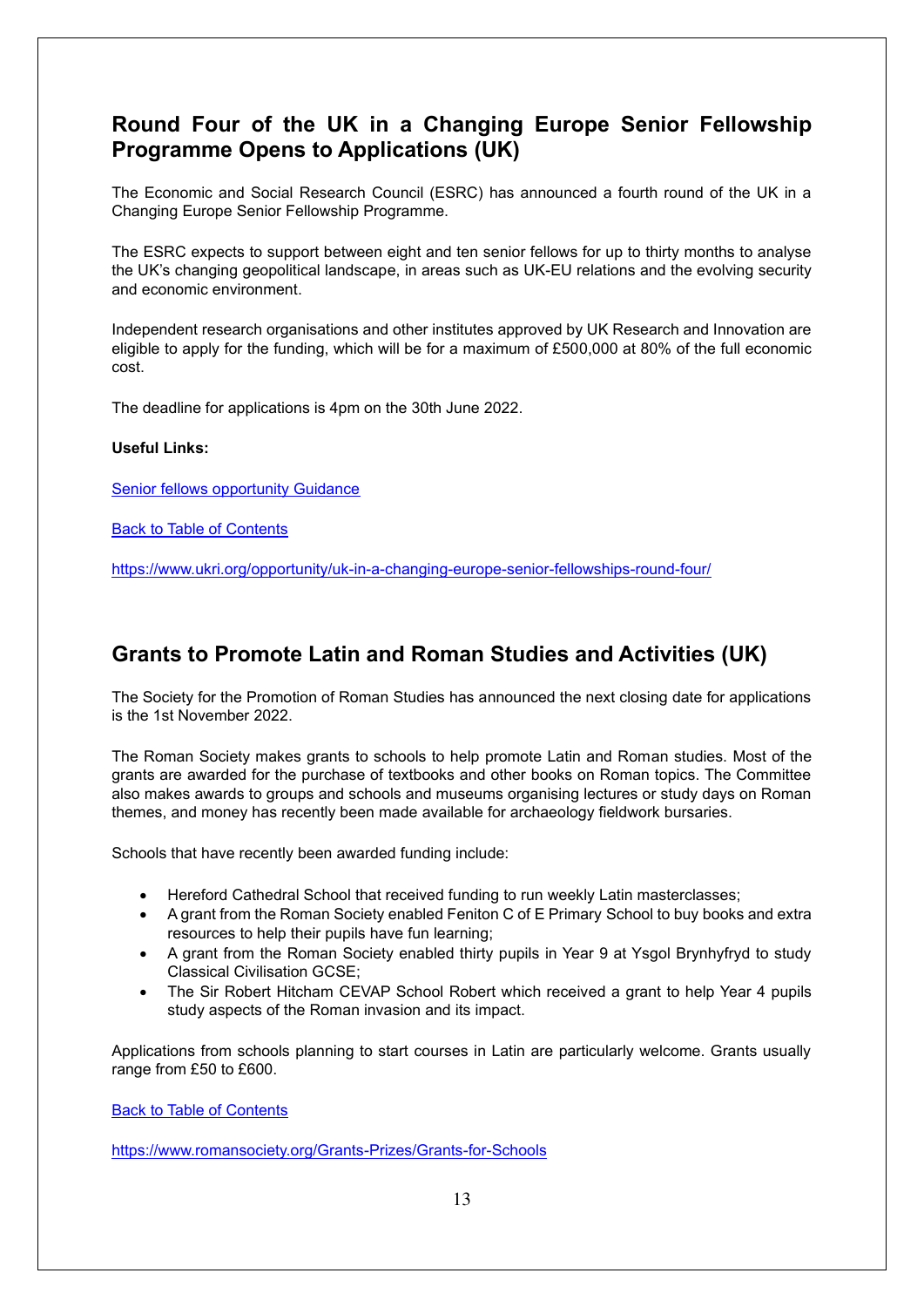## <span id="page-13-0"></span>**Funding for Sailing & Outdoor Pursuits for Disadvantaged & Disabled Young People (England, Wales & Scotland)**

Funding is available to registered charities for maritime activities and outdoor pursuits which "make a difference" to young, disadvantaged and disabled people up to 25 years of age in England, Wales and **Scotland** 

The Whirlwind Charitable Trust will fund projects which encourage individuals of all races, religions and gender who could not otherwise participate in these types of activities, to grow in confidence, ambition and achievement, so that they can fulfil their own potential and make a positive contribution to society.

The Trust favour applications providing a positive educational element, particularly with regard to the coastal and marine environment, with longer term contact, mentoring and support.

The deadline for applications for the next Trustee meeting is the 18th July 2022.

[Back to Table of Contents](file:///C:/Users/trici/Documents/Funding%20Insight%20Newsletter%206th%20April%202021.docx%23TOC)

<https://www.whirlwind.org.uk/>

## <span id="page-13-1"></span>**Match Funding Campaign to Support Vulnerable & Underrepresented Women & Girls (England & Scotland)**

The Big Give has launched this year's Christmas Challenge match funding campaign which supports charities working to improve the lives of vulnerable, disadvantaged or underrepresented women and girls in England and Scotland.

The Christmas Challenge is making up to £25,000 in match funding available to enable charities that are led by and for women and girls to run their own match funding campaign between the 29th November and the 6th December 2022.

The Big Give will also provide resources, training and guidance for all participating charities.

The deadline for applications is 5pm on the 1st July 2022.

#### **Useful Links:**

[Application guide](https://thebiggive.my.salesforce.com/sfc/p/0O000000YzQm/a/69000000nHZ6/BqBRVZrFbwj08GgQEhjI7GpqRDyqvOYBfzGZAeS5CsY)

[Back to Table of Contents](file:///C:/Users/trici/Documents/Funding%20Insight%20Newsletter%206th%20April%202021.docx%23TOC)

<https://www.thebiggive.org.uk/s/women-and-girls-match-fund>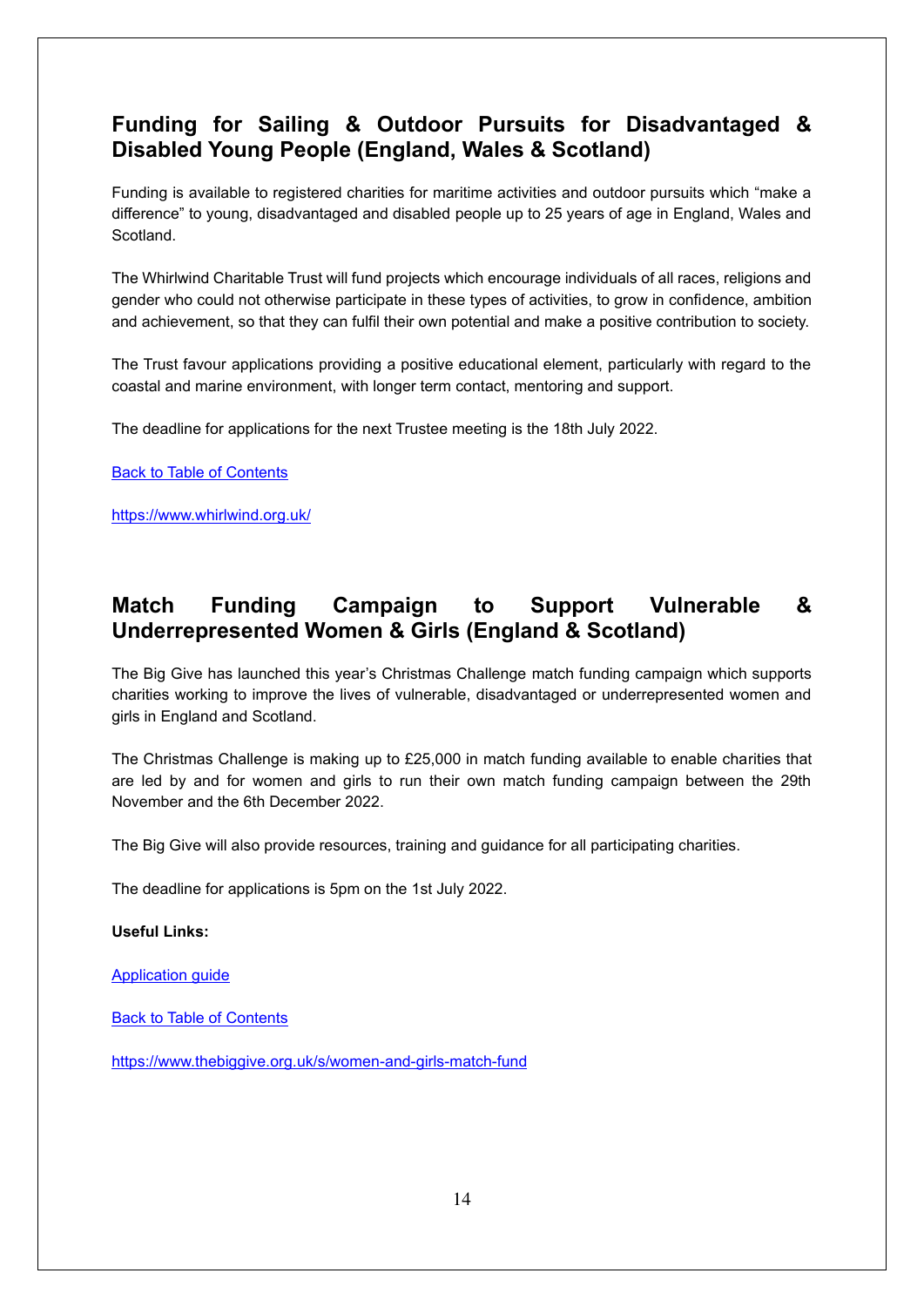## <span id="page-14-0"></span>**Grants to Help Home Owners Install Low Carbon Heating Systems (England & Wales)**

The Department for Business, Energy & Industrial Strategy, in partnership with Ofgem, has launched a new scheme to encourage property owners in England and Wales to install low carbon heating systems.

The Boiler Upgrade Scheme is offering grants towards the cost of having air source heat pumps, ground source heat pumps, or biomass boilers (for rural properties) installed in place of existing gas, oil or electric heating.

The funding available is:

- £5,000 off the cost and installation of an air source heat pump
- £5,000 off the cost and installation of a biomass boiler
- £6,000 off the cost and installation of a ground source heat pump

Homes and small non-domestic buildings on and off the gas grid, including owner-occupiers, private landlords and custom-builds, are eligible for support.

There is different [funding available for social housing.](https://www.gov.uk/government/collections/home-energy-performance-retrofit-funding-for-local-authorities-and-housing-associations-to-help-improve-the-energy-performance-of-homes)

Installers will lead the grant application on behalf of the property owner.

The £450 million scheme will run until April 2025.

**[Back to Table of Contents](file:///C:/Users/trici/Documents/Funding%20Insight%20Newsletter%206th%20April%202021.docx%23TOC)** 

[https://www.gov.uk/guidance/check-if-you-may-be-eligible-for-the-boiler-upgrade-scheme-from-april-](https://www.gov.uk/guidance/check-if-you-may-be-eligible-for-the-boiler-upgrade-scheme-from-april-2022)[2022](https://www.gov.uk/guidance/check-if-you-may-be-eligible-for-the-boiler-upgrade-scheme-from-april-2022)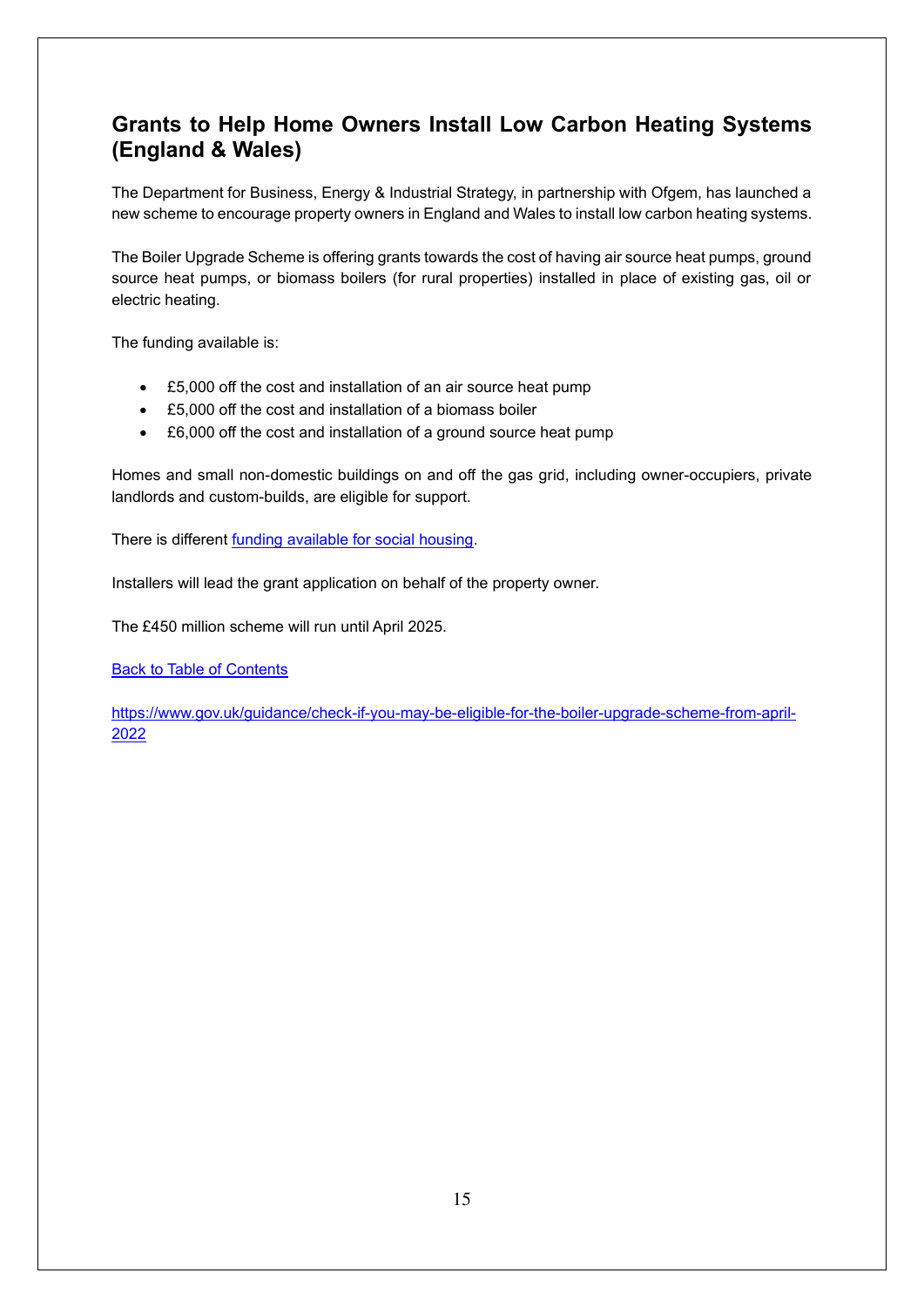## <span id="page-15-0"></span>**Applications Invited for Youth Investment Fund Pilot (England)**

The Department for Digital, Culture, Media and Sport (DCMS) is making funding available for the construction of up to four pilot youth facilities in advance of the launch of Phase 2 of the Youth Investment Fund (YIF).

The funding will support four organisations delivering youth work in 'left behind' areas of England to pilot a youth facility and the delivery process associated with their construction. It will provide the DCMS with feedback and learning from the build process that can inform the design, facility requirements and construction methods of future YIF-funded facilities.

The Phase 2 pilot fund will test facilities designed to meet the needs of smaller youth organisations. Charities, local authorities, schools, uniformed organisations, sports clubs, and other not-for-profit organisations have until 11:59pm on the 19th June 2022 to submit their applications.

#### **Useful Links:**

[Youth Investment Fund pilot: briefing poster](https://assets.publishing.service.gov.uk/government/uploads/system/uploads/attachment_data/file/1079002/220525_FINAL_VERSION_YIF_Pilot_Briefing_Poster.pdf)

[Youth Investment Fund pilot: application guidance](https://assets.publishing.service.gov.uk/government/uploads/system/uploads/attachment_data/file/1079064/YIF_Pilot_Application_Guidance.pdf)

[Back to Table of Contents](file:///C:/Users/trici/Documents/Funding%20Insight%20Newsletter%206th%20April%202021.docx%23TOC)

<https://www.gov.uk/guidance/applying-for-the-youth-investment-fund-pilot>

## <span id="page-15-1"></span>**£3 Million Fund to Support Village Hall Improvement Projects (England)**

To mark the Queen's Platinum Jubilee, the Department for Environment, Food & Rural Affairs has announced a new £3 million renovation fund to enable 125 village halls in England to upgrade and modernise their premises, so that they can continue to meet the needs of their communities.

The Platinum Jubilee Village Hall Improvement Grant Fund will provide funding over three years for capital improvement projects to create bigger, brighter, contemporary spaces that encourage more people to make use of their village halls, and bring people together. This could include installing Wi-Fi, extending buildings and modernising facilities.

Further details will be announced in due course.

[Back to Table of Contents](file:///C:/Users/trici/Documents/Funding%20Insight%20Newsletter%206th%20April%202021.docx%23TOC)

<https://www.gov.uk/government/news/platinum-jubilee-fund-creates-boost-for-village-halls>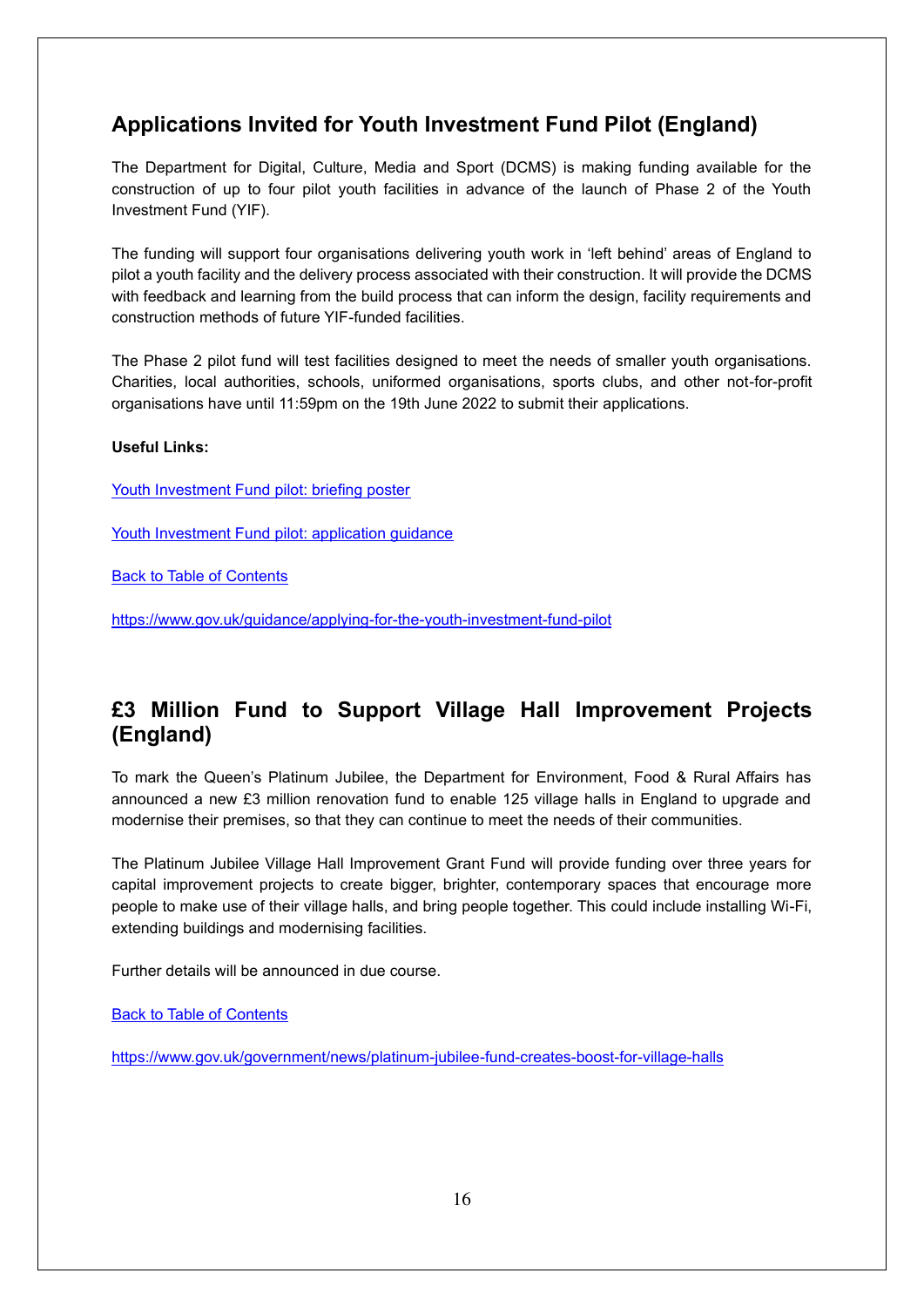## <span id="page-16-0"></span>**Funding for Artists to Develop their Artistic Practice (England)**

Arts Council England has announced that its Developing your Creative Practice programme is open for applications.

Arts Council England is looking for exciting, ambitious proposals that allow applicants to take that important next step in the way they make their work. Applicants are encouraged to consider their longterm needs and proposals can cover creative research and development or building skills through international exchange. Examples might include:

- Creative media and the wider creative industries e.g. film or audio, design or gaming
- Technology, including digital technology e.g. virtual reality or live-streaming
- Other non-arts organisations or settings e.g. residential-care providers, or a science organisation
- Other non-arts cultural forms or sectors e.g. health and wellbeing, social inclusion, heritage or sport

This fund is only open to individuals over the age of 18 years who:

- Are living and working in England
- Have three years' creative practice experience outside a formal education context
- Are working in Arts Council England's supported disciplines i.e. they will be dancers, choreographers, writers, translators, producers, publishers, editors, musicians, conductors, composers, actors, directors, designers, artists, craft makers, and curators.

#### Organisations can not apply.

Awards of £2, 000 - £10,000 are made through quarterly funding rounds. Funded project activities can last up to one year.

The closing date for applications will be 12 pm on the 28th June 2022.

For further information or to check eligibility contact Arts Council England by [emailenquiries@artscouncil.org.uk](mailto:emailenquiries@artscouncil.org.uk) or phone 0845 300 6200).

#### **Useful Documents:**

[Application Guidelines](https://www.artscouncil.org.uk/developing-your-creative-practice/dycp-how-apply)

[Are you ready to apply Quiz](https://www.artscouncil.org.uk/DYCP)

[View List of successful applicants from previous funding rounds](https://www.artscouncil.org.uk/developing-your-creative-practice/dycp-successful-applicants#section-4)

[Back to Table of Contents](file:///C:/Users/trici/Documents/Funding%20Insight%20Newsletter%206th%20April%202021.docx%23TOC)

<https://www.artscouncil.org.uk/DYCP>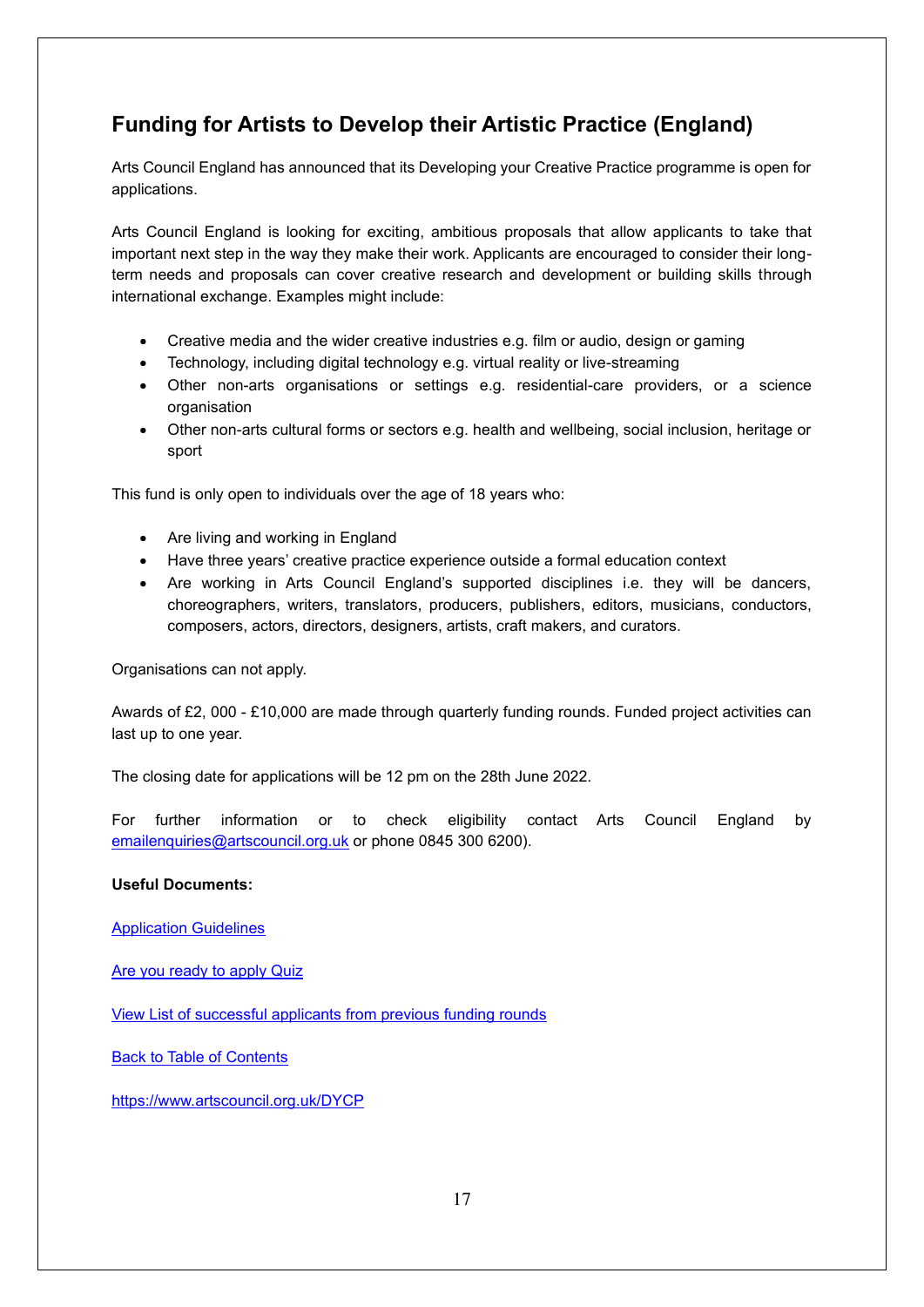## <span id="page-17-0"></span>**Funding to Support Business Growth in the Moving Image Industry (England, outside of London)**

Creative England has reopened their New Ideas Fund to applications from individuals and small to medium sized enterprises working on screen-based storytelling including film, television, animation, games, immersive media or technology that supports these industries.

Grants of between £1,000 and £25,000 are available to support the development of new and innovative ideas to help business growth in the English regions outside of London.

Applications for funding of between £10,000 and £25,000 can only be made by registered limited companies.

Grants of between £1,000 and £10,000 can be awarded to individuals and sole traders.

Examples of ideas which could be funded include:

- developing/prototyping new technology for storytelling;
- building new storytelling platforms;
- testing new markets; and experimenting with new formats of content creation.

The deadline for applications is 9am on the 23rd of July 2022.

[Back to Table of Contents](file:///C:/Users/trici/Documents/Funding%20Insight%20Newsletter%206th%20April%202021.docx%23TOC)

<https://www.wearecreative.uk/support/creative-enterprise/learn/new-ideas-fund/>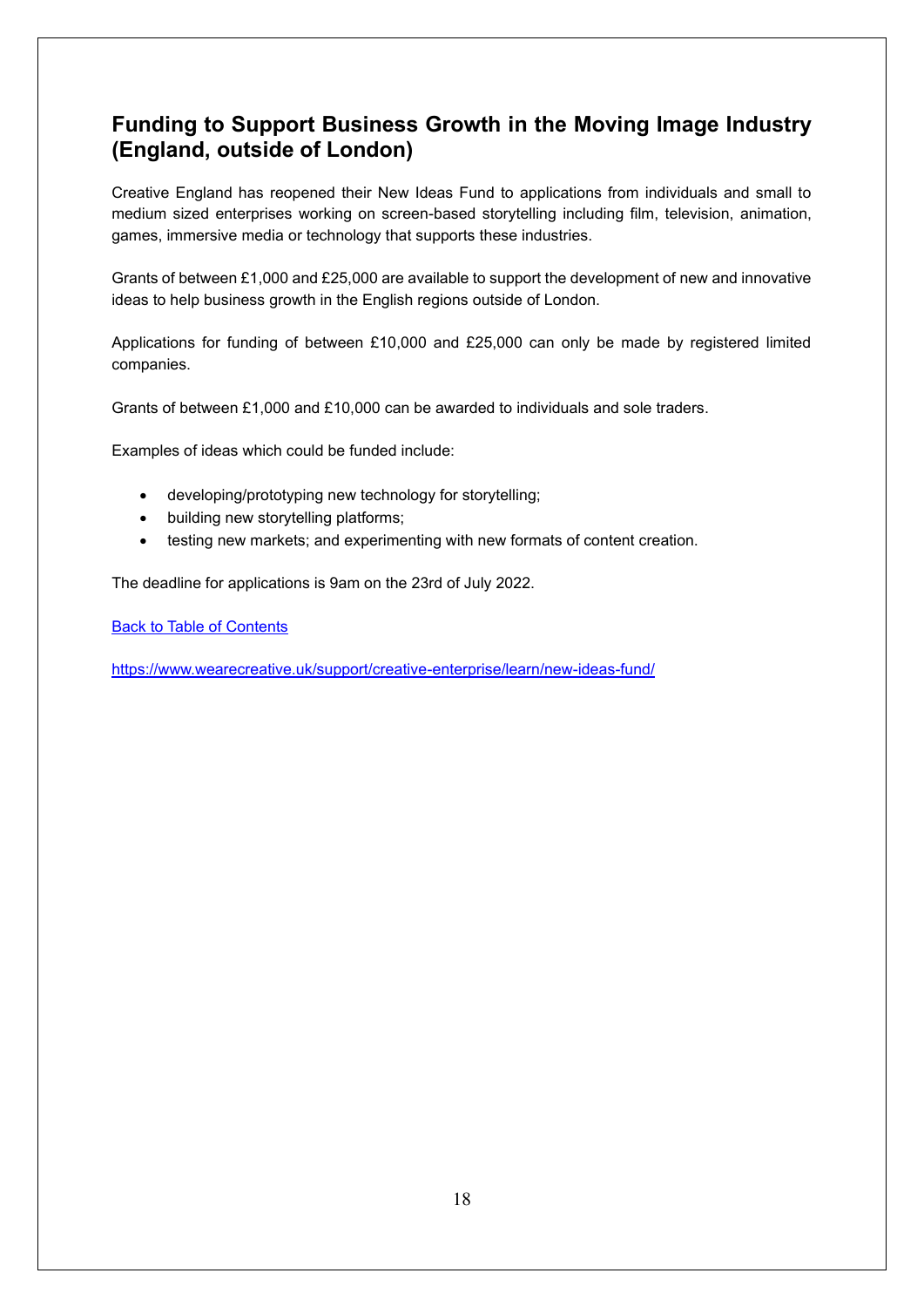## <span id="page-18-0"></span>**Co-op Community Dividend Fund Opens for Applications (Central England)**

Grants of between £100 and £5,000 are available for projects that aim to develop and improve communities.

The funding is being made available through the Central England Co-operative Dividend Fund and is available to good causes, community groups, charities and social enterprises in central England that are full members of the Central England Co-operative in the following areas: West Midlands, Warwickshire, Worcestershire, Staffordshire, Derbyshire, Leicestershire, Rutland, Nottinghamshire, Northamptonshire, Lincolnshire, West Yorkshire, South Yorkshire, Suffolk, Norfolk, Bedfordshire and Cambridgeshire.

The types of projects supported include access to healthy food; health and wellbeing projects; inclusion of vulnerable, excluded, or hard to reach groups; and the environment such as energy saving projects, sustainable travel, biodiversity and food security.

The deadline for applications is the 31st July 2022.

The application form is available on the Central England Co-operative website (link below)

#### **Useful Links:**

[Fund Criteria](https://www.centralengland.coop/community-covid/funding-eligibility-requirements)

[Back to Table of Contents](file:///C:/Users/trici/Documents/Funding%20Insight%20Newsletter%206th%20April%202021.docx%23TOC)

<https://www.centralengland.coop/community-covid>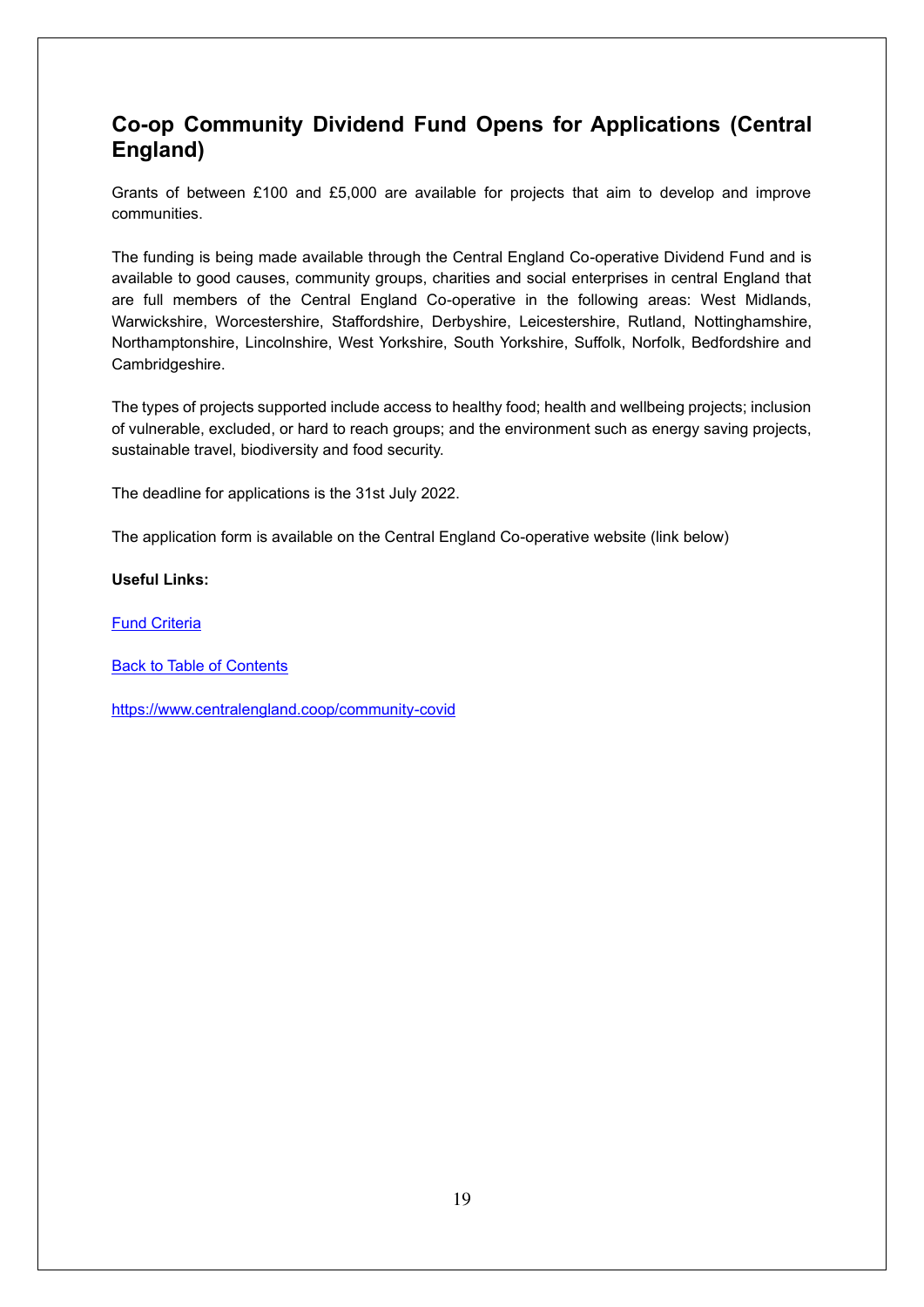## <span id="page-19-0"></span>**Grants of up to £20,000 Available to Charities to Supporting Vulnerable People (Scotland)**

The Bank of Scotland Foundation has re-opened Reach Programme .

Registered Charities in Scotland with an income less than £1 million per annum will be able to apply for grants of between £1,000 and £25,000 over one year to support vulnerable people through varying stages of their lives.

The funding is available for charities that can demonstrate they address disadvantage or social exclusion. This can include:

#### **Disadvantage**

Examples include charities addressing primary disadvantages such as homelessness, abuse, mental health or poverty, or secondary disadvantages such as debt issues, learning disabilities, illiteracy, lack of employability skills or health issues.

#### **Social Exclusion**

Examples include charities addressing exclusionary challenges for minorities, people with disabilities, LGBT people, drug users, institutional care leavers, the elderly or the young.

The closing date for applications is 12 noon on the 14th June 2022.

Applying to the Bank of Scotland Foundation - Hints and Tips

[Back to Table of Contents](file:///C:/Users/trici/Documents/Funding%20Insight%20Newsletter%206th%20April%202021.docx%23TOC)

<https://bankofscotlandfoundation.org/funding-programmes/reach>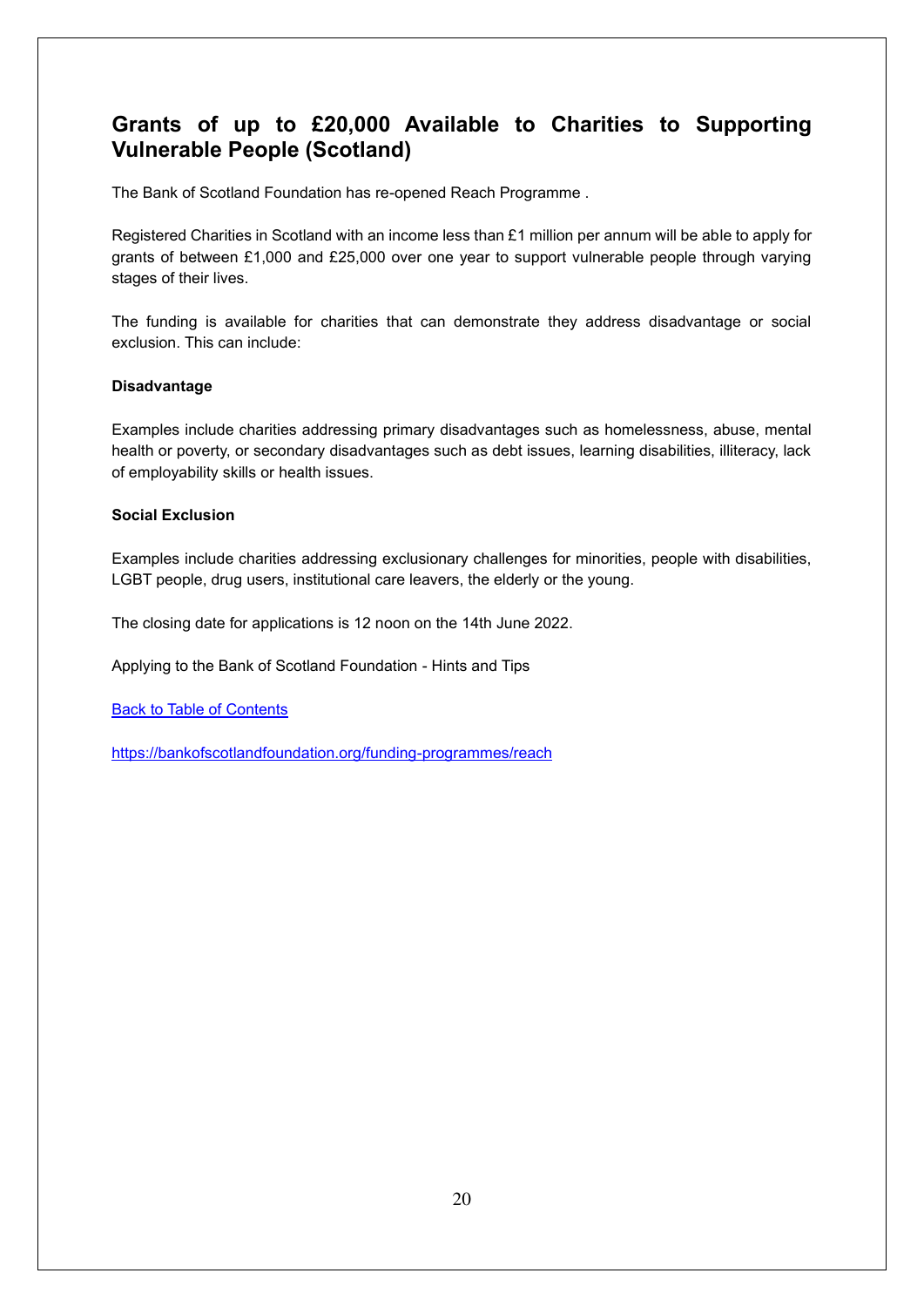#### <span id="page-20-0"></span>**Funding to Help End Homelessness - Deadline Extended (Wales)**

Grants of up to £1.5 million are available to local authorities for projects that prevent and tackle homelessness in rural areas of Wales.

The funding, which is being made available through the National Lottery Community Fund Helping End Homelessness programme, will support projects delivered by multi-sector, multi-organisation partnerships working together to redesign services to make homelessness in Carmarthenshire, Ceredigion, Conwy, Denbighshire, Gwynedd, Isle of Anglesey, Pembrokeshire, and Powys rare, brief and non-recurrent.

Only one expression of interest will be accepted in each local authority.

Development Grants of up to £50,000 are also available to assist successful applicants in the development of a full application.

Expressions of interest for both project and development grants should be submitted by 3pm on the 21st June 2022. This has been extended from the original deadline of the 31st May 2022.

#### **Useful Links:**

[Guidance Document](https://www.tnlcommunityfund.org.uk/media/press-releases/Wales/TF22_043_Helping-End-Homelessness-Guidance-Notes_English-2.pdf?mtime=20220425201707&focal=none)

[Back to Table of Contents](file:///C:/Users/trici/Documents/Funding%20Insight%20Newsletter%206th%20April%202021.docx%23TOC)

<https://www.tnlcommunityfund.org.uk/funding/programmes/helping-end-homelessness#section-1>

#### <span id="page-20-1"></span>**Funding to Address Digital Poverty Amongst Vulnerable Communities (Northern Ireland)**

Grants of up to £2,000 are available to community organisations for projects that address digital poverty amongst those most in need.

The Fibrus Community Fund will enable local groups and organisations in particular areas of Northern Ireland to provide vulnerable older people and young people aged 18 and under with access to digital technology. This could include providing access to technological devices through a community loan facility, training workshops or courses, internet cafes, and the provision of internet installation/connection in community facilities for community use.

In the event that the grant is oversubscribed, priority will be given to organisations with an annual income below £50,000.

The deadline for applications is 1pm on the 20th June 2022.

[Back to Table of Contents](file:///C:/Users/trici/Documents/Funding%20Insight%20Newsletter%206th%20April%202021.docx%23TOC)

<https://communityfoundationni.org/grants/the-fibrus-community-fund/>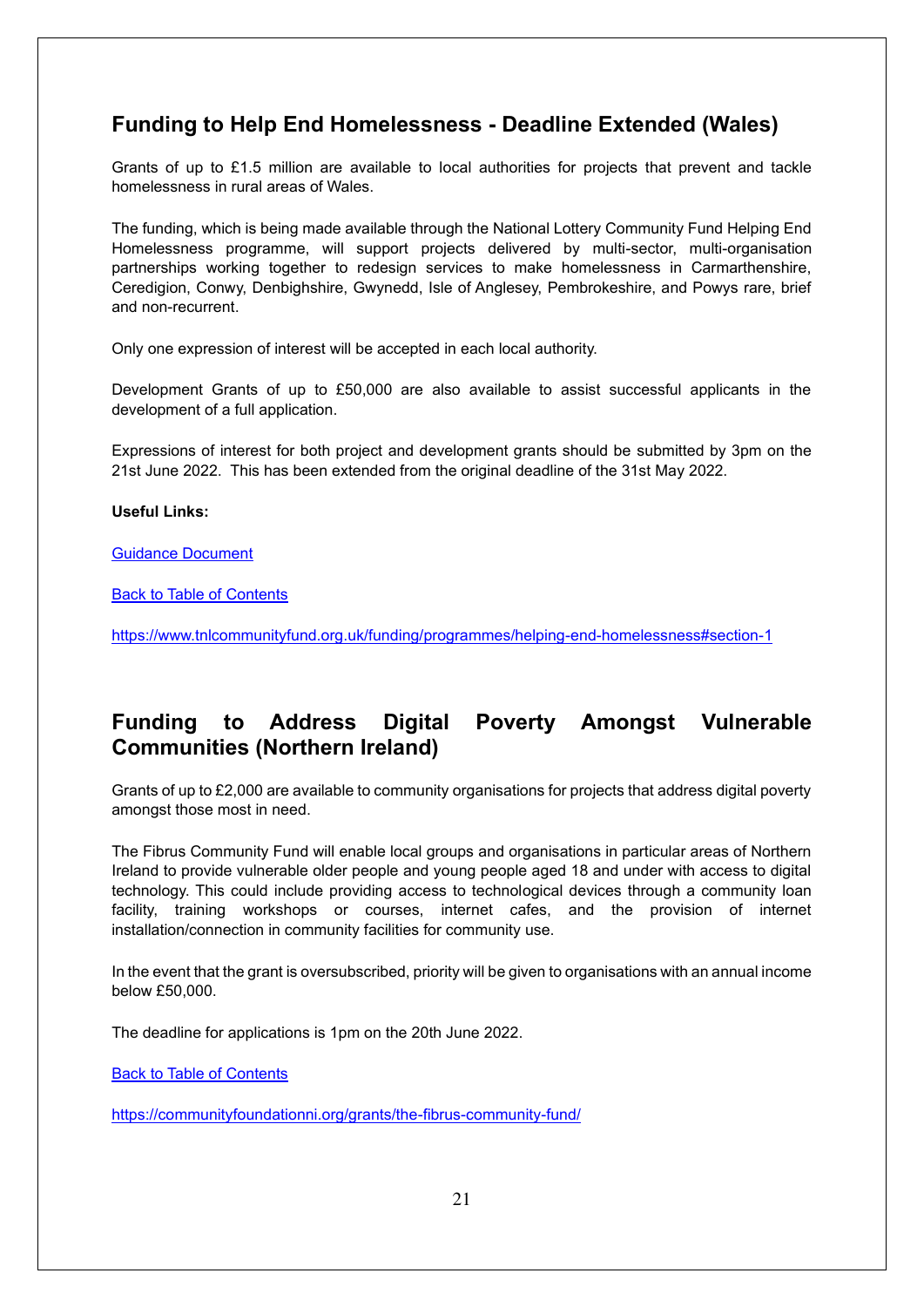## <span id="page-21-0"></span>**Funding Call to Help Junior Creators/Animators with the Production of Animated Short Films (Northern Ireland)**

Northern Ireland Screen has launched a call for applications to help junior creators/animators with the production of animated short films.

The Creative Animation Scheme is open to Northern Ireland based animation companies which have identified emerging talent that could be supported to develop their own ideas and create up to two animated short films.

Grants of up to £40,000 are available to cover the costs of film production and to ensure that the animation company can provide the support and guidance needed for the creator/animator to deliver a quality animated short film on schedule and budget.

Funding is provided by the Screen Fund and BFI Network.

The closing date for applications is the 29th July 2022.

[Back to Table of Contents](file:///C:/Users/trici/Documents/Funding%20Insight%20Newsletter%206th%20April%202021.docx%23TOC)

<https://www.northernirelandscreen.co.uk/news/funding/creative-animation-application-call-5/>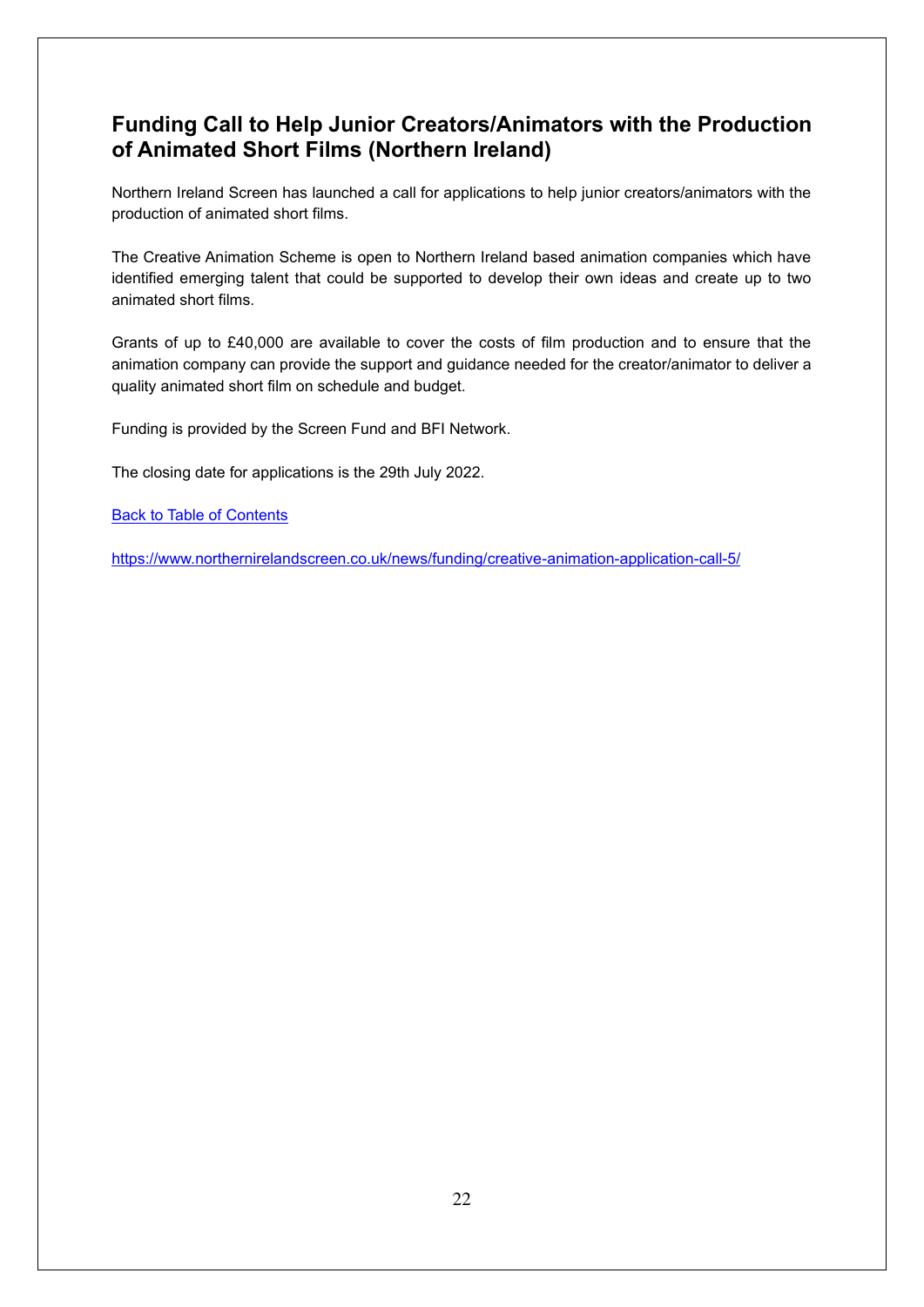## <span id="page-22-0"></span>**Grants to Tackle Holiday Hunger (South Wales, the South West and the Midlands)**

Grants of up to £2,500 are available to charities, councils, community groups, and other not-for-profit organisations tackling holiday hunger across the Midlands, the South West, and South Wales.

Western Power Distribution has teamed up with Localgiving to make a total of £500,000 in funding available for projects that that offer short-term interventions to support families who struggle to feed their children over the summer holidays, and longer-term support to help reduce food poverty.

Support could include food parcels and serving meals, delivering services to assist families such as food pantries, and educational activities focused on skills development such as cookery classes, nutrition advice, budgeting support, benefits and debt advice.

The funding is made available through the Community Matters Fund which closes to application on the 14th June 2022.

#### **Useful Links:**

[Eligibility Checker](https://www.westernpower.co.uk/our-network/distribution-area-search)

[Funding Guide](https://localgiving-assets-lts.s3.eu-west-1.amazonaws.com/media/WPD2022_Community_Matters_Fund_Phase_3_Guidance_DocumentV2.pdf)

[Back to Table of Contents](file:///C:/Users/trici/Documents/Funding%20Insight%20Newsletter%206th%20April%202021.docx%23TOC)

[https://localgiving.org/about/WPD-community-matters](https://localgiving.org/about/WPD-community-matters-fund/?utm_source=Localgiving+Newsletter&utm_campaign=c4959c98cc-Newsletter+23.10+Members_COPY_01&utm_medium=email&utm_term=0_9f26039092-c4959c98cc-%5BLIST_EMAIL_ID%5D&ct=t%28Newsletter+23.10+Members_COPY)[fund/?utm\\_source=Localgiving+Newsletter&utm\\_campaign=c4959c98cc-](https://localgiving.org/about/WPD-community-matters-fund/?utm_source=Localgiving+Newsletter&utm_campaign=c4959c98cc-Newsletter+23.10+Members_COPY_01&utm_medium=email&utm_term=0_9f26039092-c4959c98cc-%5BLIST_EMAIL_ID%5D&ct=t%28Newsletter+23.10+Members_COPY)[Newsletter+23.10+Members\\_COPY\\_01&utm\\_medium=email&utm\\_term=0\\_9f26039092-c4959c98cc-](https://localgiving.org/about/WPD-community-matters-fund/?utm_source=Localgiving+Newsletter&utm_campaign=c4959c98cc-Newsletter+23.10+Members_COPY_01&utm_medium=email&utm_term=0_9f26039092-c4959c98cc-%5BLIST_EMAIL_ID%5D&ct=t%28Newsletter+23.10+Members_COPY) [%5BLIST\\_EMAIL\\_ID%5D&ct=t%28Newsletter+23.10+Members\\_COPY](https://localgiving.org/about/WPD-community-matters-fund/?utm_source=Localgiving+Newsletter&utm_campaign=c4959c98cc-Newsletter+23.10+Members_COPY_01&utm_medium=email&utm_term=0_9f26039092-c4959c98cc-%5BLIST_EMAIL_ID%5D&ct=t%28Newsletter+23.10+Members_COPY)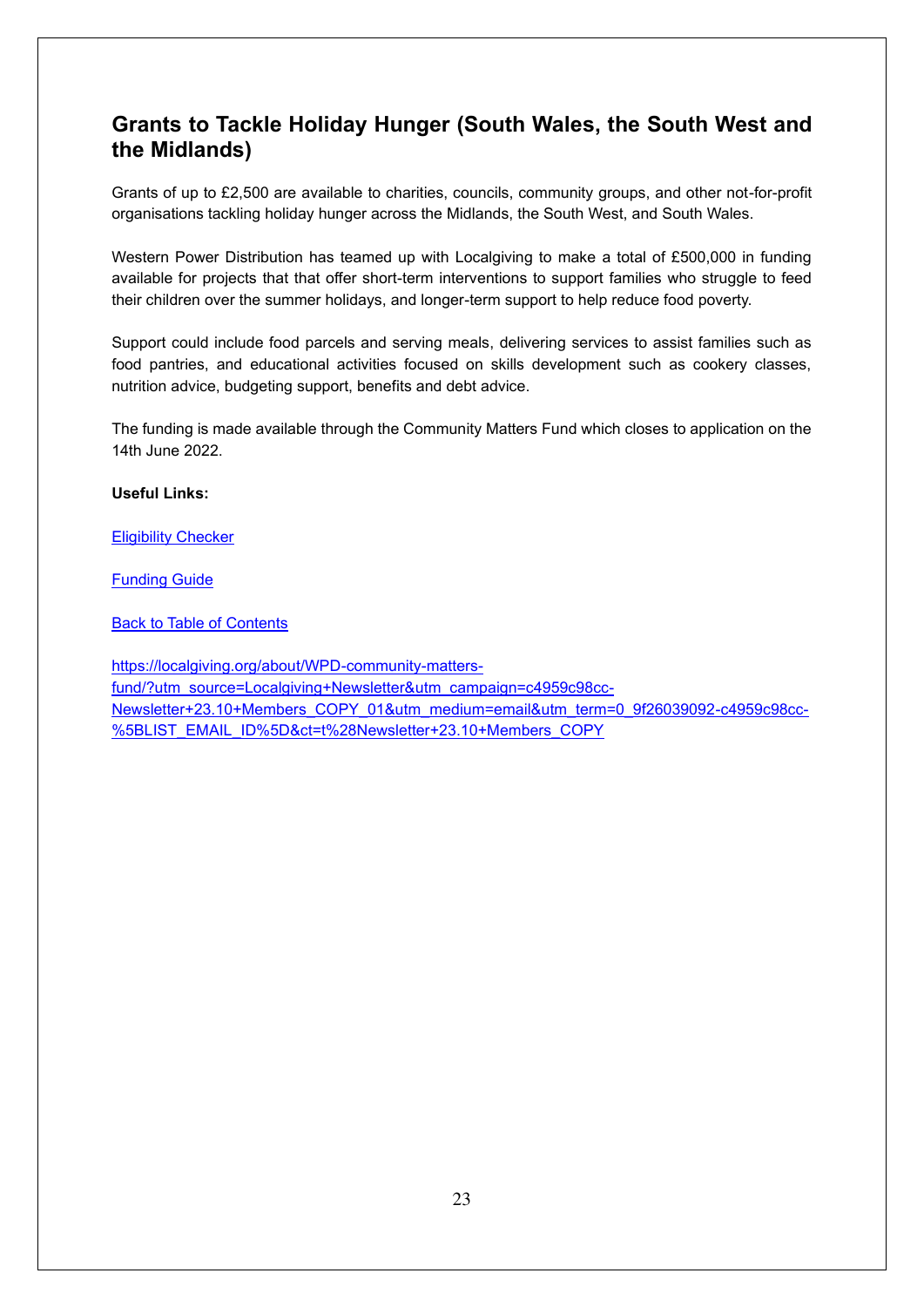#### <span id="page-23-0"></span>**Funding to Reduce Carbon Emissions & Benefit Local Wildlife (Bristol)**

Community groups and small not-for-profit organisations are invited to apply for grants of up to £5,000 for projects that reduce carbon emissions and benefit wildlife in Bristol.

A total of £200,000 in funding is being made available through Bristol City Council's Climate and Ecological Emergency Community Grant, which could be used to, for example, encourage a switch to means of transport that don't use fossil fuels, make community services less reliant on fossil fuels, encourage reuse or repair activities, improve an area of land for wildlife or create a new area of wildlife habitat.

The fund, which is being administered by the Quartet Community Foundation, closes to applications at 10am on the 23rd June 2022.

**Useful Links:**

**[Guidelines](https://quartetcf.org.uk/wp-content/uploads/2022/03/Guidelines-for-BCC-CEE-Community-Grant-Final-2022-1.pdf)** 

[Back to Table of Contents](file:///C:/Users/trici/Documents/Funding%20Insight%20Newsletter%206th%20April%202021.docx%23TOC)

<https://quartetcf.org.uk/grants/bristol-climate-and-ecological-emergency-community-grant/>

#### <span id="page-23-1"></span>**Funding to Tackle Crime & Anti-Social Behaviour (Bath, North East Somerset & North Somerset)**

Charities, social enterprises, and community and voluntary organisations can apply for grants of up to £5,000 for projects that help to prevent and tackle crime and anti-social behaviour in Bath, North East Somerset and the North Somerset area.

The High Sheriff of Somerset Charitable Trust's Neighbourhood & PCSO Policing Fund will award grants to organisations working closely with their local Neighbourhood Policing Team, including Police Community Support Officers, for activities that improve the quality of life for people, particularly young people (aged 8 to 25) and older people (65+).

Activities should lead to increased engagement within communities, and educate them on the causes and consequences of crime.

The average grant awarded is around £1,500.

Applications can be made at any time.

**Useful Links:**

[Application Guidelines](https://quartetcf.org.uk/wp-content/uploads/2021/03/HIGHSH1-1.pdf)

[Back to Table of Contents](file:///C:/Users/trici/Documents/Funding%20Insight%20Newsletter%206th%20April%202021.docx%23TOC)

[https://quartetcf.org.uk/grants/the-high-sheriff-of-somerset-charitable-trust-neighbourhood-pcso](https://quartetcf.org.uk/grants/the-high-sheriff-of-somerset-charitable-trust-neighbourhood-pcso-policing-fund/)[policing-fund/](https://quartetcf.org.uk/grants/the-high-sheriff-of-somerset-charitable-trust-neighbourhood-pcso-policing-fund/)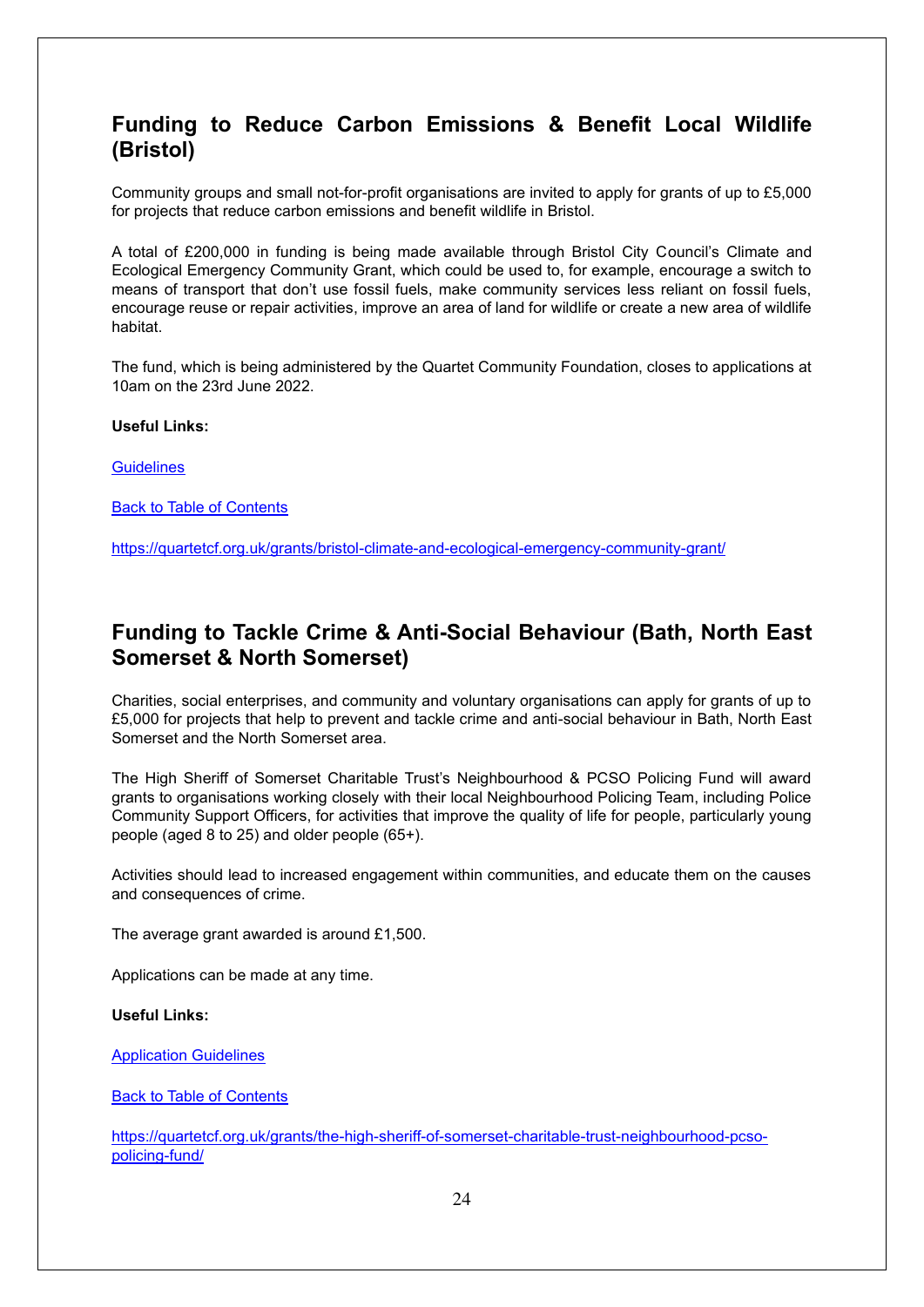## <span id="page-24-0"></span>**Funding to Support Disadvantaged Communities (North Somerset)**

Grants of up to £2,000 are available to support community-based organisations addressing disadvantage in North Somerset.

The Quartet Community Foundation and North Somerset Partnership's North Somerset Realising Potential Fund aims to support local charitable activity where a small amount of funding can make a big difference.

The Fund will support local voluntary and community groups and organisations that strengthen and improve the capacity of the community and voluntary sector, or respond to the needs and aspirations of disadvantaged local people.

Applications can be made at any time.

**Useful Links:**

**[Guidelines](https://quartetcf.org.uk/wp-content/uploads/2020/02/North-somerset-Realising-Potential-Charitable-Fund-Grantv2.pdf)** 

**[Back to Table of Contents](file:///C:/Users/trici/Documents/Funding%20Insight%20Newsletter%206th%20April%202021.docx%23TOC)** 

<https://quartetcf.org.uk/grants/north-somerset-realising-potential-grant-2/>

#### <span id="page-24-1"></span>**Grants to Support Educational Visits (London & Essex)**

Funding is available to support schools and youth organisations in London and Essex with the costs of making visits to museums, theatres, science shows and more.

The Jack Petchey Foundation's Educational Visit Grants provide funding of up to £300 (£10 per head) for up to two trips per calendar year to schools and clubs that successfully run the Achievement Award Scheme. In 2019, the Foundation provided 209 schools and youth organisations with grants totalling £49,476.

The aim of the fund is to help young people to develop a wide range of valuable personal and social skills, as well as providing the chance to learn outside of the classroom.

Trips must be of educational value and funding can be used towards transport or entrance fees.

Applications can be made at any time but must be received at least 14 days before the educational visit.

#### **Useful Links:**

[Frequently Asked Questions](https://www.jackpetcheyfoundation.org.uk/coordinators-area/educational-visits/faq/)

[Back to Table of Contents](file:///C:/Users/trici/Documents/Funding%20Insight%20Newsletter%206th%20April%202021.docx%23TOC)

<https://www.jackpetcheyfoundation.org.uk/opportunities/grant-programmes/educational-visits/>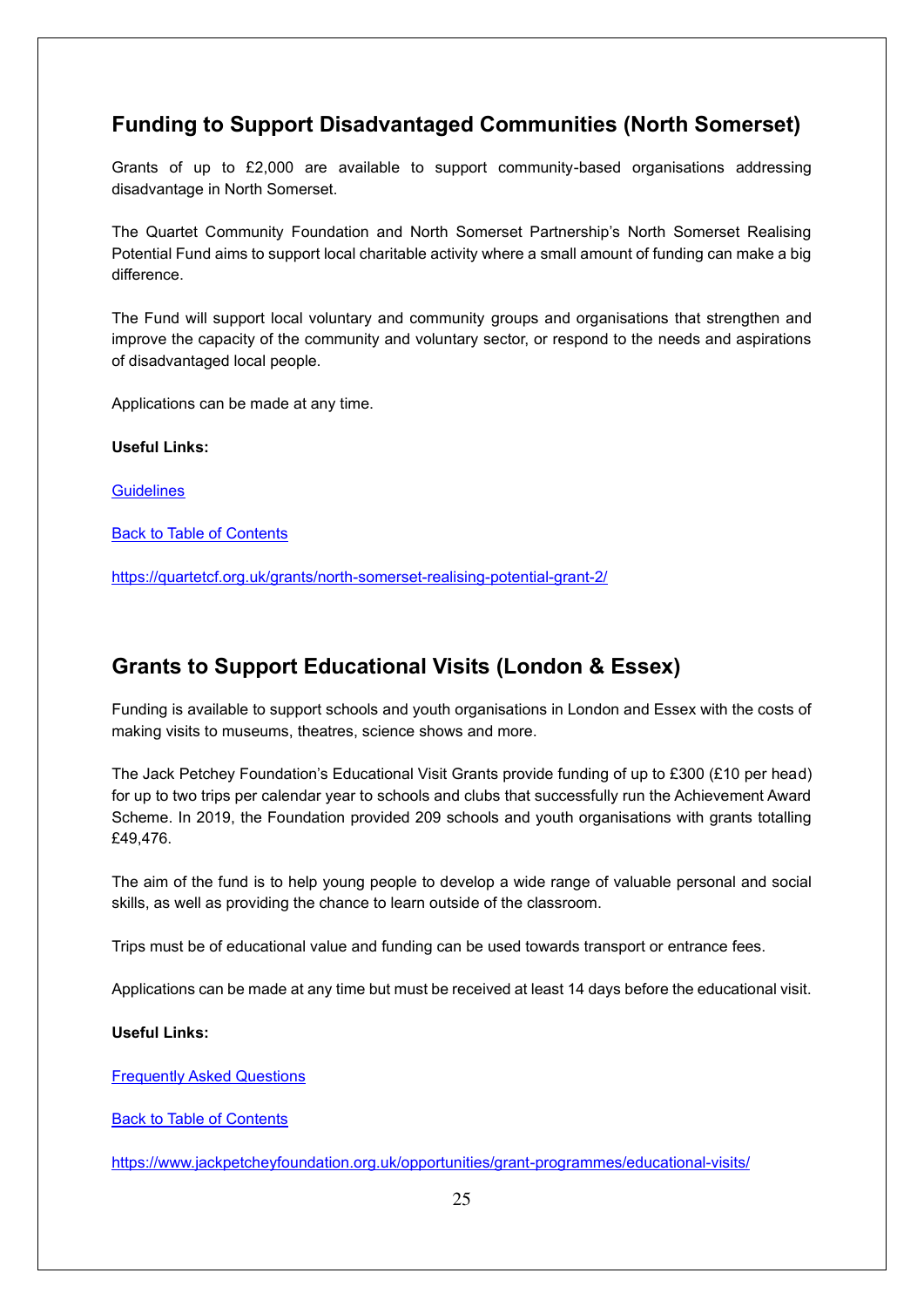## <span id="page-25-0"></span>**School Holiday Activity Fund Opens for May Half Term (London)**

Grants of up to £4,000 are available to enable registered charities and mainstream state schools to deliver fun and accessible activities for children and young people during the school holidays.

The John Lyon's Charity's School Holiday Activity Fund (SHAF) will pay for the running costs of holiday programmes which provide activities in accordance with current Government Guidelines for young people in the boroughs of:

- Barnet,
- Brent,
- Camden,
- Ealing,
- Hammersmith & Fulham,
- Harrow,
- Kensington & Chelsea,
- Westminster,
- City of London.

The funding can be used for (the list is not exhaustive):

- Holiday drop-in activities
- Arts activities
- Sports projects
- Family activities
- Trips out of London
- Camping trips

For this funding round application forms may be submitted at any time but no later than the 21st September 2022 for activities taking place during the October half-term

**[Back to Table of Contents](file:///C:/Users/trici/Documents/Funding%20Insight%20Newsletter%206th%20April%202021.docx%23TOC)** 

<https://www.jlc.london/grants/our-grant-funds/school-holiday-activity-fund/>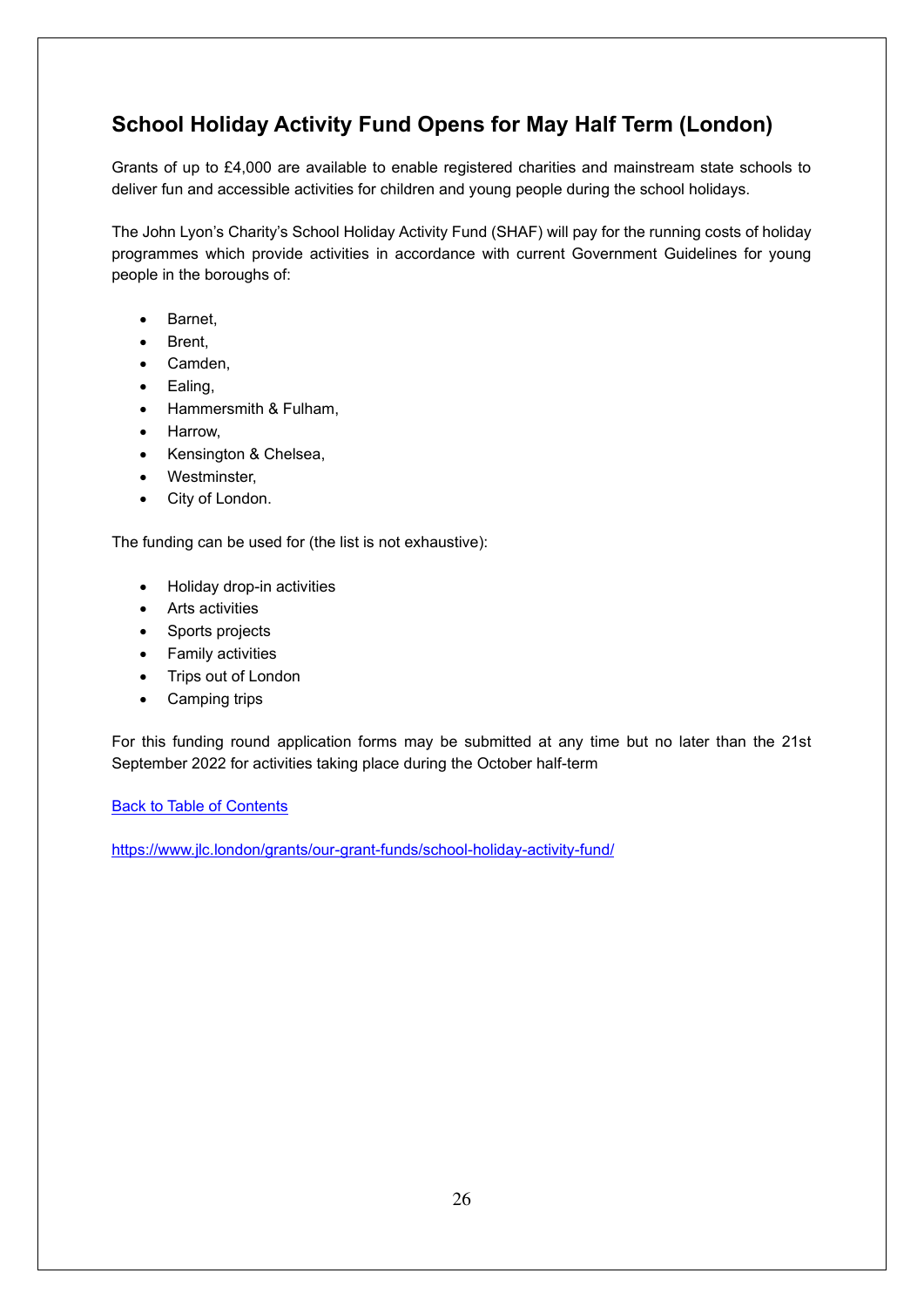# <span id="page-26-0"></span>Funding Reminders

## <span id="page-26-1"></span>**Grants of up to £3,000 Available for Schools Science Projects (UK)**

The Royal Society has announced that its Partnership grant scheme has re-opened for applications. The aim of the fund is to make the teaching of science more interesting within primary and secondary schools.

Through the scheme grants of up to £3,000 are available for STEM (science, technology, engineering and mathematics) projects run at a primary or secondary school or college in partnership with a professional scientist or engineer. Any UK primary or secondary school teacher or practicing scientist/engineer can apply as long as the students involved in the project are between 5 and 18.

A partnership needs to be established before starting the application and the initial application must be started by the school partner as the primary applicant. The second partner should be an individual currently working in a STEM related profession, such as a researcher or analyst.

Additionally, there is a new extension to the scheme calle[d Tomorrow's climate scientists.](https://royalsociety.org/grants-schemes-awards/grants/partnership-grants/tomorrows-climate-scientists/) This extension will fund schools to research specifically into climate change and biodiversity issues. The application process for Tomorrow's climate scientists is the same as for the main scheme. For further information about this extension, please contact the Schools Engagement team via [education@royalsociety.org](mailto:education@royalsociety.org)

There is a two-stage application process and both stage 1 and stage 2 applications need to be completed before the end of June 2022.

#### **Projects previously funded:**

- What's the Weather Like? a Partnership Grants project between Mead Community Primary School and Black and Veatch that has enabled pupils to begin predicting their local weather.
- Shooting stars on camera: Colour composition and contrasts: A project between William Perkin C of E High School and the Open University. Students have been determining the origin and elemental structure of meteors under the guidance of academic professional, Professor MonicaGrady.

#### **Useful Links:**

[Eligibility and judging criteria](https://royalsociety.org/grants-schemes-awards/grants/partnership-grants/eligibility-and-judging-criteria)

[Back to Table of Contents](file:///C:/Users/trici/Documents/Funding%20Insight%20Newsletter%206th%20April%202021.docx%23TOC)

<https://royalsociety.org/grants-schemes-awards/grants/partnership-grants/>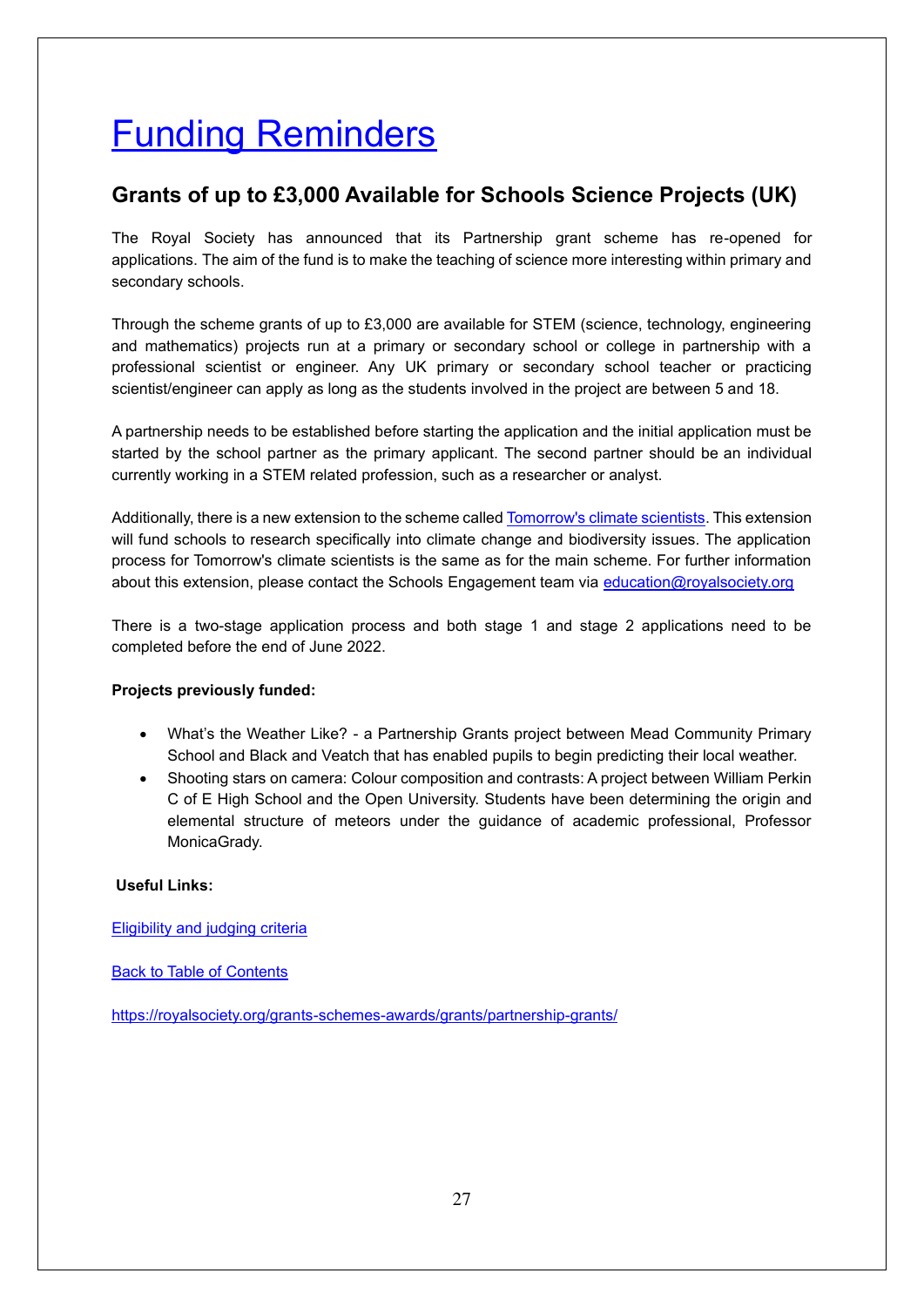## <span id="page-27-0"></span>**Grants for Projects Encouraging Veganism (UK & Worldwide)**

The Vegan Society is making funding available to individuals and not-for-profit organisations for projects that will encourage non-vegans to go vegan and stay vegan.

Grants of around £1,000 are available for projects in the UK and worldwide that raise awareness of veganism in a positive way, promote it in an exciting or unique way to non-vegans, and support people from marginalised backgrounds to access veganism.

Previously supported projects have included an event to engage Christians with veganism, an art exhibition with a focus on activism, vegan culinary training for newly independent young adults, and a vegan food bank project. 

The deadline for applications is the 30th June 2022.

[Back to Table of Contents](file:///C:/Users/trici/Documents/Funding%20Insight%20Newsletter%206th%20April%202021.docx%23TOC)

[https://www.vegansociety.com/get-involved/grants?dm\\_i=6MG6,I3S1,1GCWK6,29N8K,1](https://www.vegansociety.com/get-involved/grants?dm_i=6MG6,I3S1,1GCWK6,29N8K,1)

#### <span id="page-27-1"></span>**The Ouseley Trust (England, Wales & Ireland)**

Cathedrals, choral foundations, parish churches, choir schools and other relevant institutions which promote and maintain to a high standard the choral services of the Church of England, the Church in Wales and the Church of Ireland have until the 30th June 2022 to apply for funding from the Ouseley trust.

Grants are available in the following areas:

- Courses for individuals or groups
- Endowment grants for scholarships or bursaries
- Fees for individual choristers having places at recognised choir schools
- Purchase of liturgical music
- Other projects (e.g. outreach) of an innovative kind that are likely to further the object of the Trust in a direct and effective way. In very exceptional circumstances, these may include music commissions.

No maximum grants size is specified.

[Back to Table of Contents](file:///C:/Users/trici/Documents/Funding%20Insight%20Newsletter%206th%20April%202021.docx%23TOC)

<http://www.ouseleytrust.org.uk/>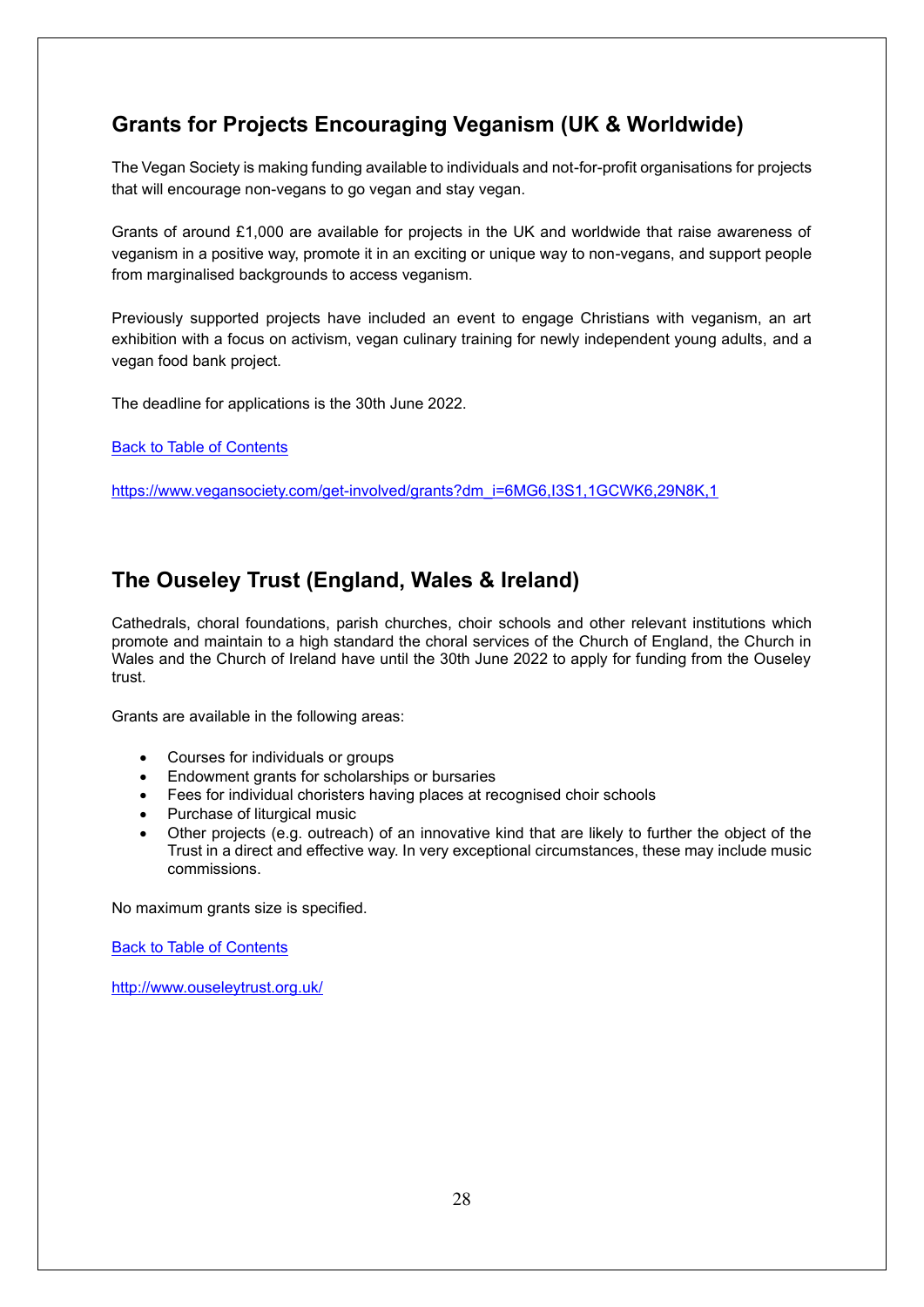#### <span id="page-28-0"></span>**Funding to Raise Awareness of the Dangers of Loan Sharks (England)**

Local residents, charities, community and voluntary groups, schools and statutory agencies can apply for grants of up to £5,000 for activities that highlight the dangers of Loan Sharks and have a positive impact on their communities.

The Illegal Money Lending Team encourages bids from multiple organisations working together who can each bid for £5000 to put towards a collective project.

The Stop Loan Sharks Community Fund is made available from money seized from convicted loan sharks by the England Illegal Money Lending Team (IMLT). Organisations will need to demonstrate the positive impact their project would have on their community, and how their project contributes to delivering the IMLT's priorities which include:

- Contributes to raising awareness of the dangers of using loan sharks
- Prevents crime and disorder and publicises the Stop Loan Sharks message
- Promotes the work of the Illegal Money Lending Team (IMLT) in communities
- Encourages reporting of loan sharks

The deadline for applications is midnight on the 30th June 2022.

#### **Useful Links:**

**[Frequently Asked Questions](https://www.stoploansharks.co.uk/wp-content/uploads/2022/03/Stop-Loan-Sharks-Community-Fund-frequently-asked-questions.doc)** 

[Back to Table of Contents](file:///C:/Users/trici/Documents/Funding%20Insight%20Newsletter%206th%20April%202021.docx%23TOC)

<http://www.stoploansharks.co.uk/poca-funding/>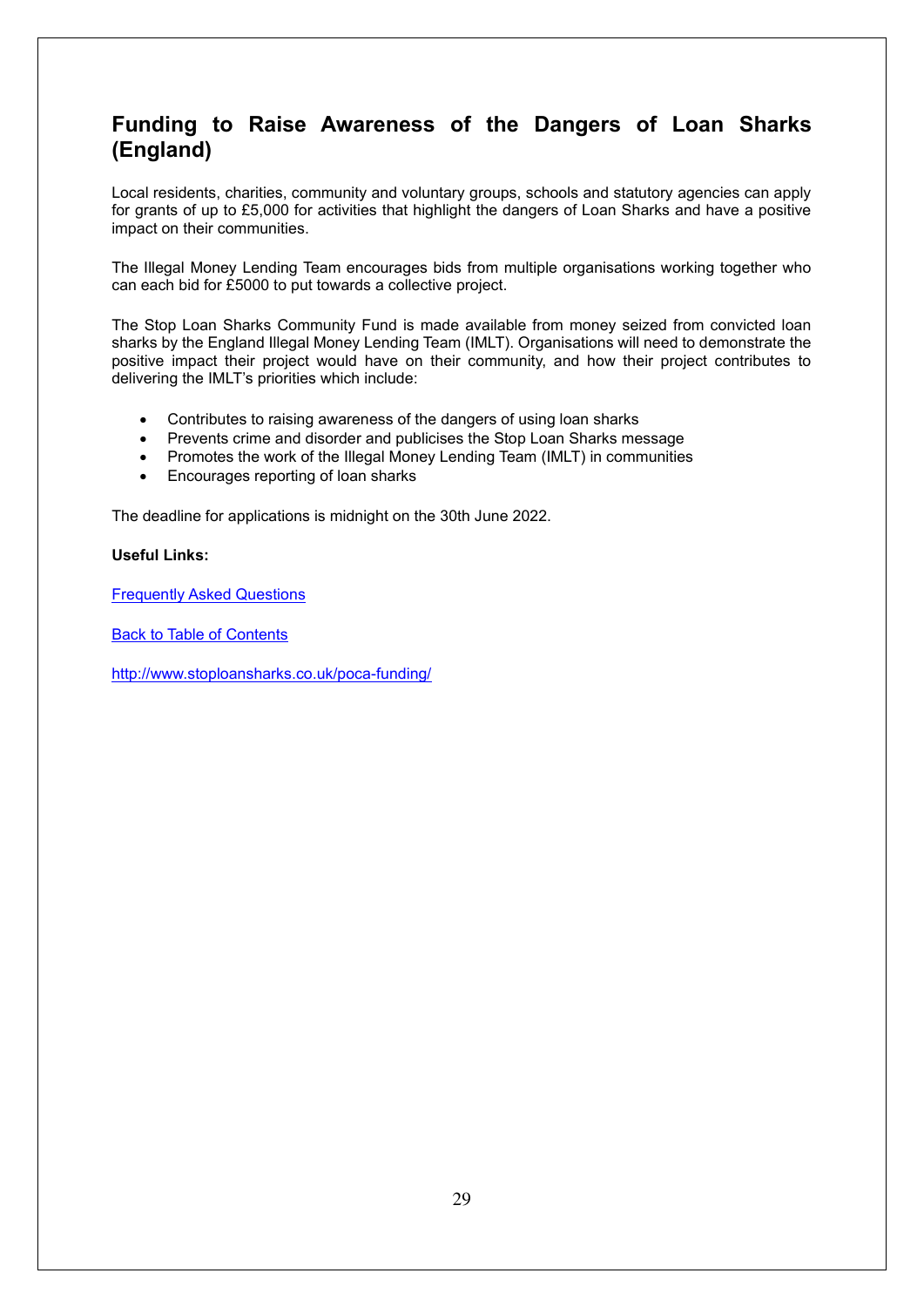## <span id="page-29-0"></span>**Trust Capacity Fund Opens for Applications (England)**

The Department for Education has launched a new funding round through the Trust Capacity Fund.

The Trust Capacity Fund (TCaF) is a competitive grant fund available to help Trusts develop their capacity to grow. It has a particular focus on supporting strong trusts, and strong schools forming trusts, to take on underperforming schools in Education Investment Areas and other places of higher need.

A total of £86 million in trust capacity funding will be available over the next 3 years, focused particularly on Education Investment Areas, and within these the 24 Priority Education Investment Areas.

Two funding strands will be available

Strand A: For projects in which a trust will take on at least one additional inadequate or requires improvement school from one of the areas listed in Annex A. Grants of between £50,000 and £310,000 are available.

Strand B: For all other trust capacity building projects. Grants of between £50,000 and £100,000 will be available.

To be eligible the applicant needs to be an academy trust or local authority-maintained school in England considered to be of good financial health with a record of meeting, or driving improvements in, school standards.

The application window will run from 1 April 2022 to 30 June 2022.

#### **Useful Links:**

[Trust Eligibility Checker](https://assets.publishing.service.gov.uk/government/uploads/system/uploads/attachment_data/file/1063255/20220304_TCAF_eligibility_checker_trusts.xlsx)

**[Schools Eligibility Checker](https://assets.publishing.service.gov.uk/government/uploads/system/uploads/attachment_data/file/1063256/20220304_TCAF_eligibility_checker_schools.xlsx)** 

[Guidance for Applicants](https://assets.publishing.service.gov.uk/government/uploads/system/uploads/attachment_data/file/1063270/TCaF_information_for_applicants_22-23.pdf)

[Back to Table of Contents](file:///C:/Users/trici/Documents/Funding%20Insight%20Newsletter%206th%20April%202021.docx%23TOC)

<https://www.gov.uk/government/publications/apply-to-the-trust-capacity-fund>